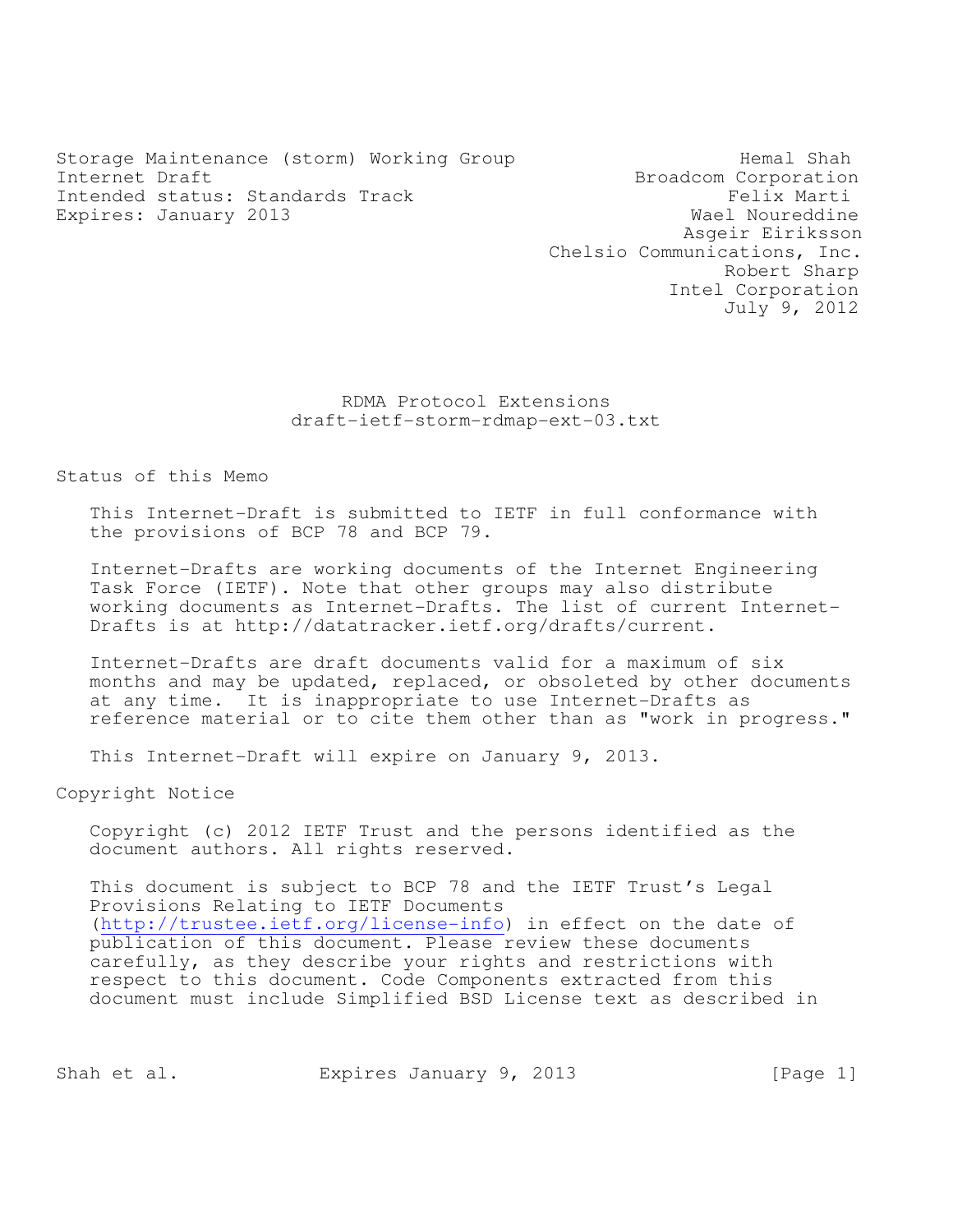Section 4.e of the Trust Legal Provisions and are provided without warranty as described in the Simplified BSD License.

### Abstract

This document specifies extensions to the IETF Remote Direct Memory Access Protocol (RDMAP [RFC5040]). RDMAP provides read and write services directly to applications and enables data to be transferred directly into Upper Layer Protocol (ULP) Buffers without intermediate data copies. The extensions specified in this document provide the following capabilities and/or improvements: Atomic Operations and Immediate Data.

## Table of Contents

| 2.             |                                                         |
|----------------|---------------------------------------------------------|
|                |                                                         |
| 4.             |                                                         |
|                | 4.1. RDMAP Control and Invalidate STag Fields5          |
|                |                                                         |
|                |                                                         |
|                |                                                         |
|                |                                                         |
|                |                                                         |
|                |                                                         |
|                |                                                         |
|                | 5.2.1. Atomic Operation Request Message12               |
|                | 5.2.2. Atomic Operation Response Message15              |
|                |                                                         |
|                | 5.4. Atomic Operations Ordering and Completion Rules17  |
| 6 <sub>1</sub> |                                                         |
|                | 6.1. RDMAP Interactions with ULP for Immediate Data18   |
|                | 6.2. Immediate Data Header Format18                     |
|                | 6.3. Immediate Data or Immediate Data with SE Message19 |
|                |                                                         |
|                |                                                         |
| 8.             |                                                         |
|                | 8.1. Errors Detected at the Local Peer23                |
|                | 8.2. Errors Detected at the Remote Peer24               |
|                |                                                         |

Shah et al. Expires January 9, 2013 [Page 2]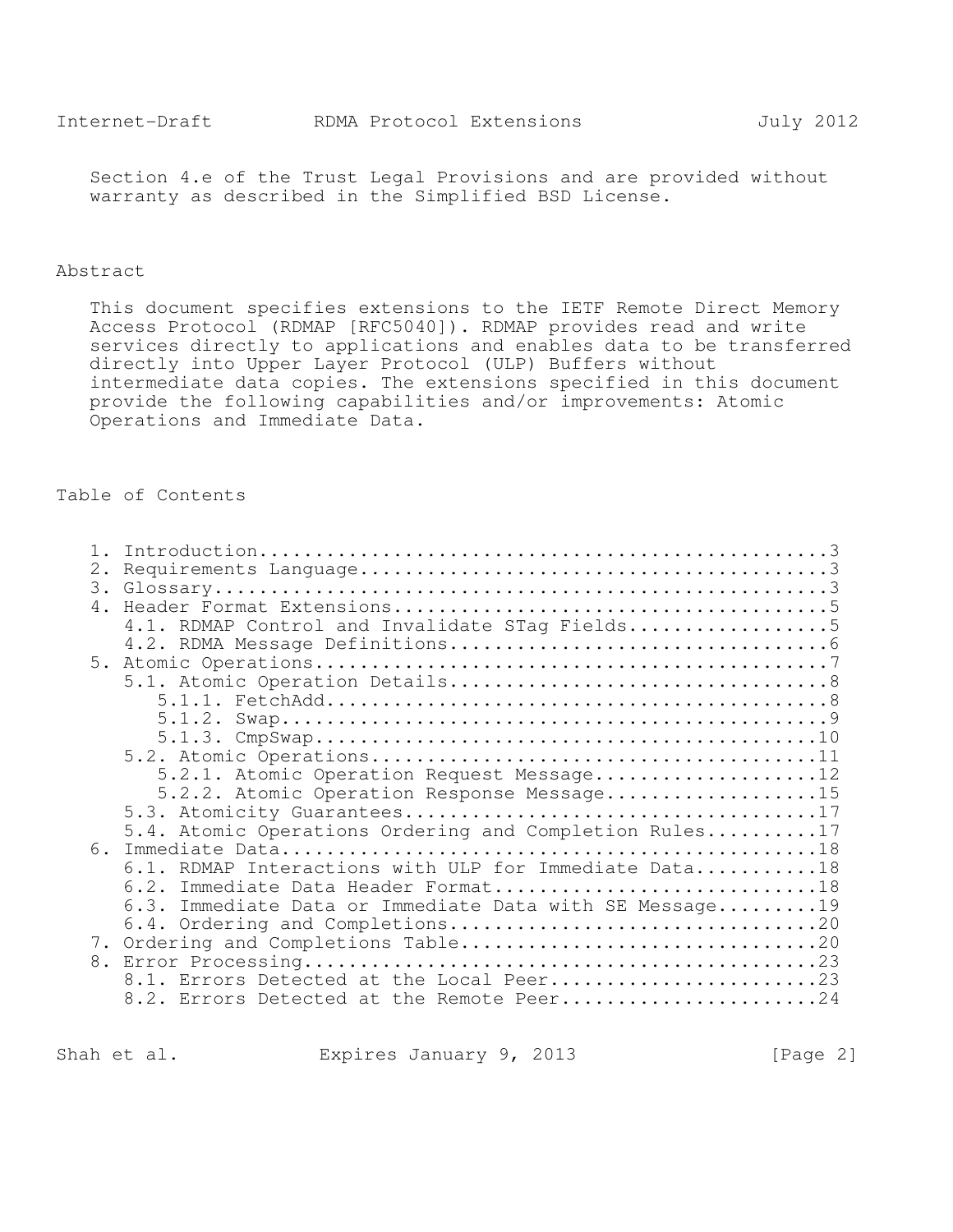| Appendix A. DDP Segment Formats for RDMA Messages27              |
|------------------------------------------------------------------|
| A.1. DDP Seqment for Atomic Operation Request27                  |
| A.2. DDP Seqment for Atomic Response29                           |
| A.3. DDP Segment for Immediate Data and Immediate Data with SE29 |

1. Introduction

The RDMA Protocol [RFC5040] provides capabilities for zero copy and kernel bypass data communications. This document specifies the following extensions to the RDMA Protocol (RDMAP):

- o Atomic operations on remote memory locations. Support for atomic operation enhances the usability of RDMAP in distributed shared memory environments.
- o Immediate Data messages allow the ULP at the sender to provide a small amount of data following an RDMA Message.

Other RDMA transport protocols define the functionality added by these extensions leading to differences in RDMA applications and/or Upper Layer Protocols. Removing these differences in the transport protocols simplifies these applications and ULPs and that is the main motivation for the extensions specified in this document.

2. Requirements Language

The key words "MUST", "MUST NOT", "REQUIRED", "SHALL", "SHALL NOT", "SHOULD", "SHOULD NOT", "RECOMMENDED", "MAY", and "OPTIONAL" in this document are to be interpreted as described in RFC-2119 [RFC2119].

3. Glossary

This document is an extension of [RFC5040] and key words are defined in the glossary of the referenced document.

Atomic Operation – is an operation that results in an execution of a 64-bit operation at a specific address on a remote node. The

| Shah et al. | Expires January 9, 2013 |  | [Page 3] |
|-------------|-------------------------|--|----------|
|-------------|-------------------------|--|----------|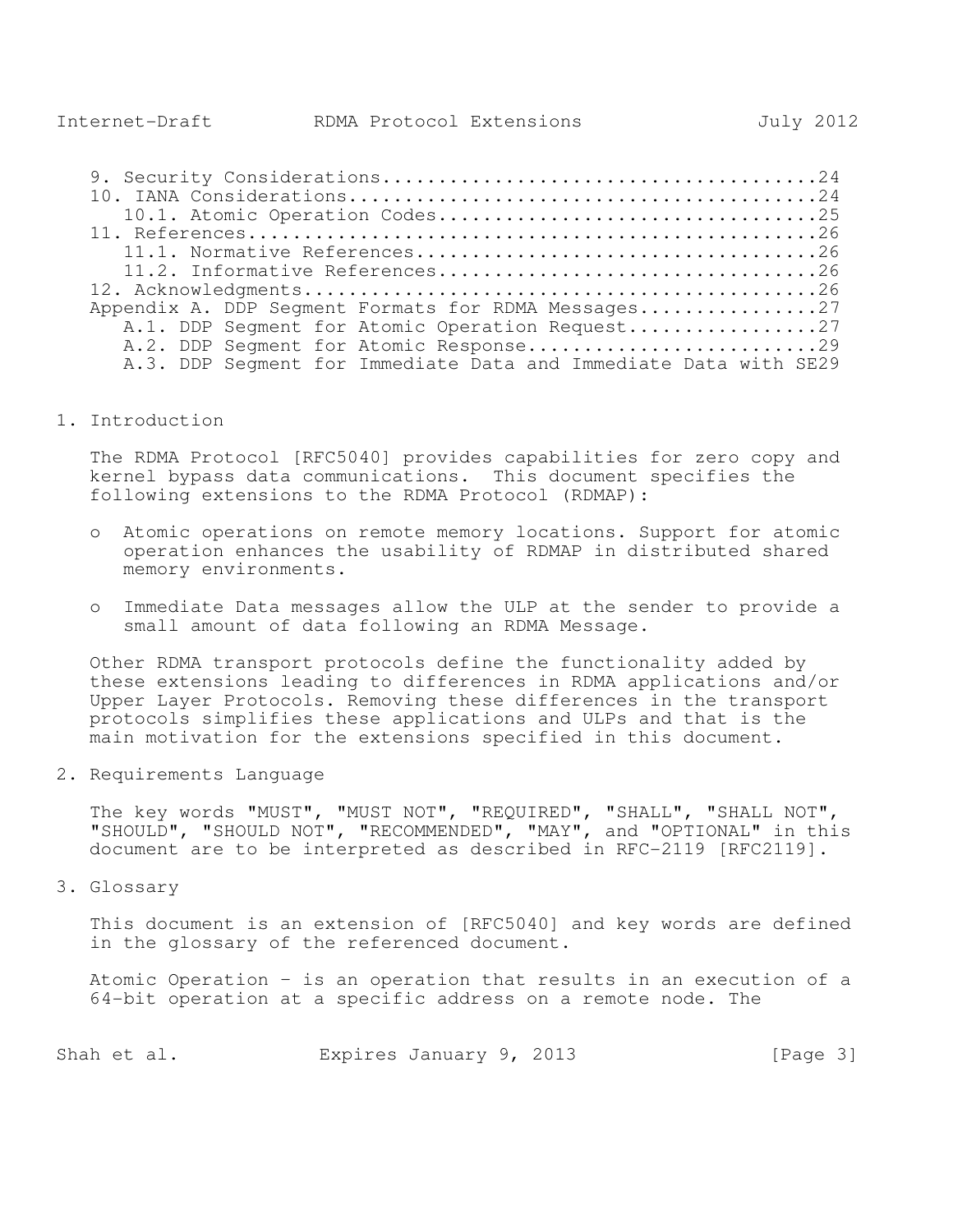consumer can use Atomic Operations to read, modify and write at the destination address while at the same time guarantee that no other read or write operation will occur across any other RDMAP Streams on an RNIC at the Data Sink.

Atomic Operation Request – An RDMA Message used by the Data Source to perform an Atomic Operation at the Data Sink.

Atomic Operation Response - An RDMA Message used by the Data Sink to describe the completion of an Atomic Operation at the Data Sink.

CmpSwap – is an Atomic Operation that is used to compare and swap a value at a specific address on a remote node.

FetchAdd – is an Atomic Operation that is used to atomically increment a value at a specific address on a remote node.

Immediate Data – a small fixed size portion of data sent from the Data Source to a Data Sink

Immediate Data Message – An RDMA Message used by the Data Source to send Immediate Data to the Data Sink

Immediate Data with Solicited Event (SE) Message – An RDMA Message used by the Data Source to send Immediate Data with Solicited Event to the Data Sink

Requester – the sender of an RDMA Atomic Operation request.

Responder – the receiver of an RDMA Atomic Operation request.

Swap - is an Atomic Operation that is used to swap a value at a specific address on a remote node.

Shah et al. Expires January 9, 2013 [Page 4]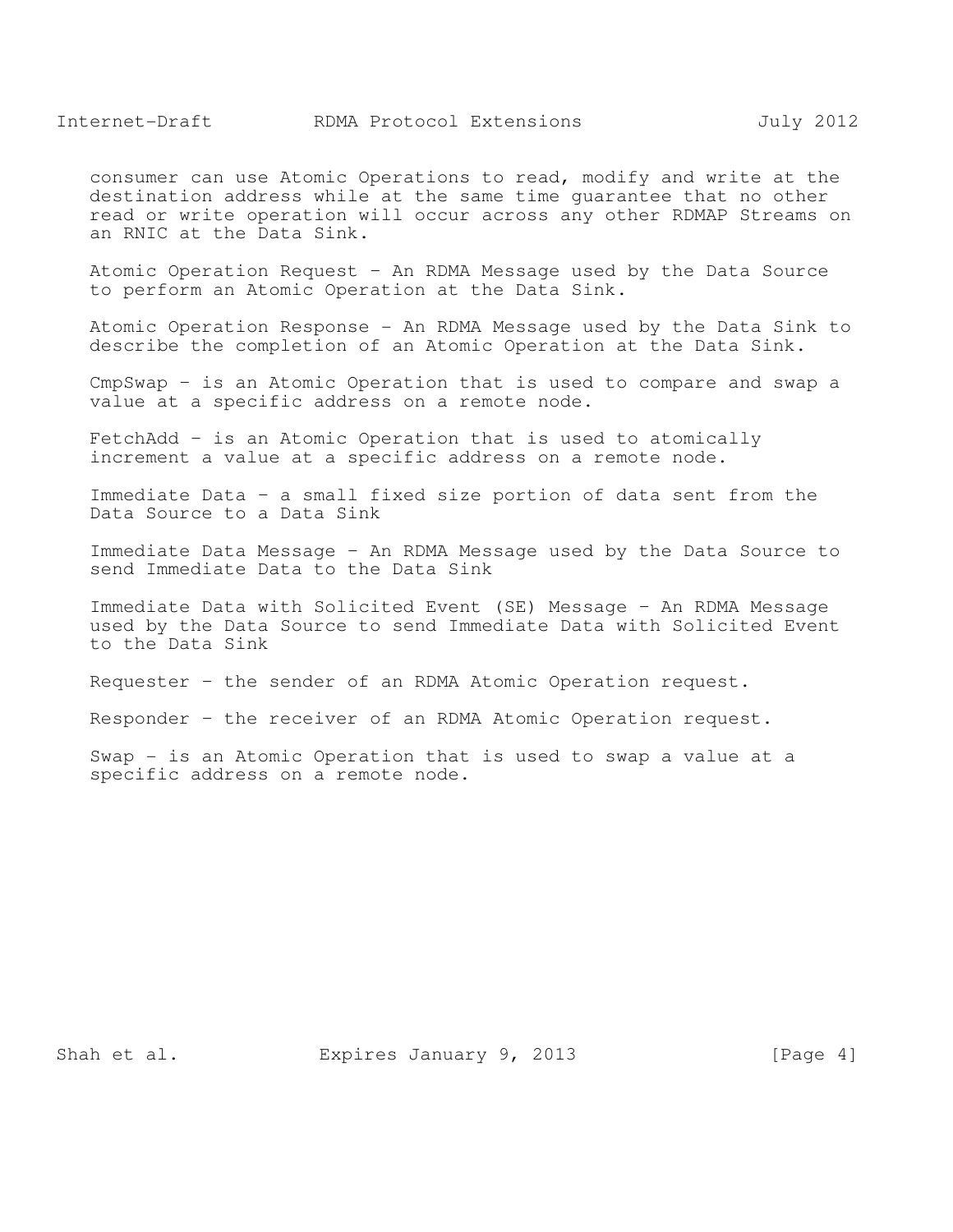4. Header Format Extensions

The control information of RDMA Messages is included in DDP protocol [RFC5041] defined header fields, with the following new formats:

- Four new RDMA Messages carry additional RDMAP headers. The Immediate Data operation and Immediate Data with Solicited Event operation include 8 bytes of data following the RDMAP header. Atomic Operations include Atomic Request or Atomic Response headers following the RDMAP header.
- 4.1. RDMAP Control and Invalidate STag Fields

The RDMA Messages defined by this specification use all 8 bits of the RDMAP Control Field. The first octet reserved for ULP use in the DDP Protocol MUST be used by the RDMAP to carry the RDMAP Control Field. The ordering of the bits in the first octet MUST be as shown in Figure 1.

Figure 1 depicts the format of the DDP Control and RDMAP Control fields, in the style and convention of [RFC5040]:

 $0$  and  $1$  and  $2$  3 0 1 2 3 4 5 6 7 8 9 0 1 2 3 4 5 6 7 8 9 0 1 2 3 4 5 6 7 8 9 0 1 +-+-+-+-+-+-+-+-+-+-+-+-+-+-+-+-+ |T|L| Resrv | DV| RV|Rsv| Opcode| +-+-+-+-+-+-+-+-+-+-+-+-+-+-+-+-+-+-+-+-+-+-+-+-+-+-+-+-+-+-+-+-+ | Invalidate STag | Invalidate Stag | Invalidate Stag | Invalidate Stag | Invalidate Stag | Invalidate Stag | I +-+-+-+-+-+-+-+-+-+-+-+-+-+-+-+-+-+-+-+-+-+-+-+-+-+-+-+-+-+-+-+-+

Figure 1 DDP Control and RDMAP Control Fields

Figure 2 defines the values of RDMA Opcode field that MUST be used for the RDMA Messages defined in this specification.

Figure 2 also defines when the STag, Tagged Offset, and Queue Number fields MUST be provided for the RDMA Messages defined in this specification.

All RDMA Messages defined in this specification MUST have:

The RDMA Version (RV) field: 01b.

Opcode field: See Figure 2.

Shah et al. **Expires January 9, 2013** [Page 5]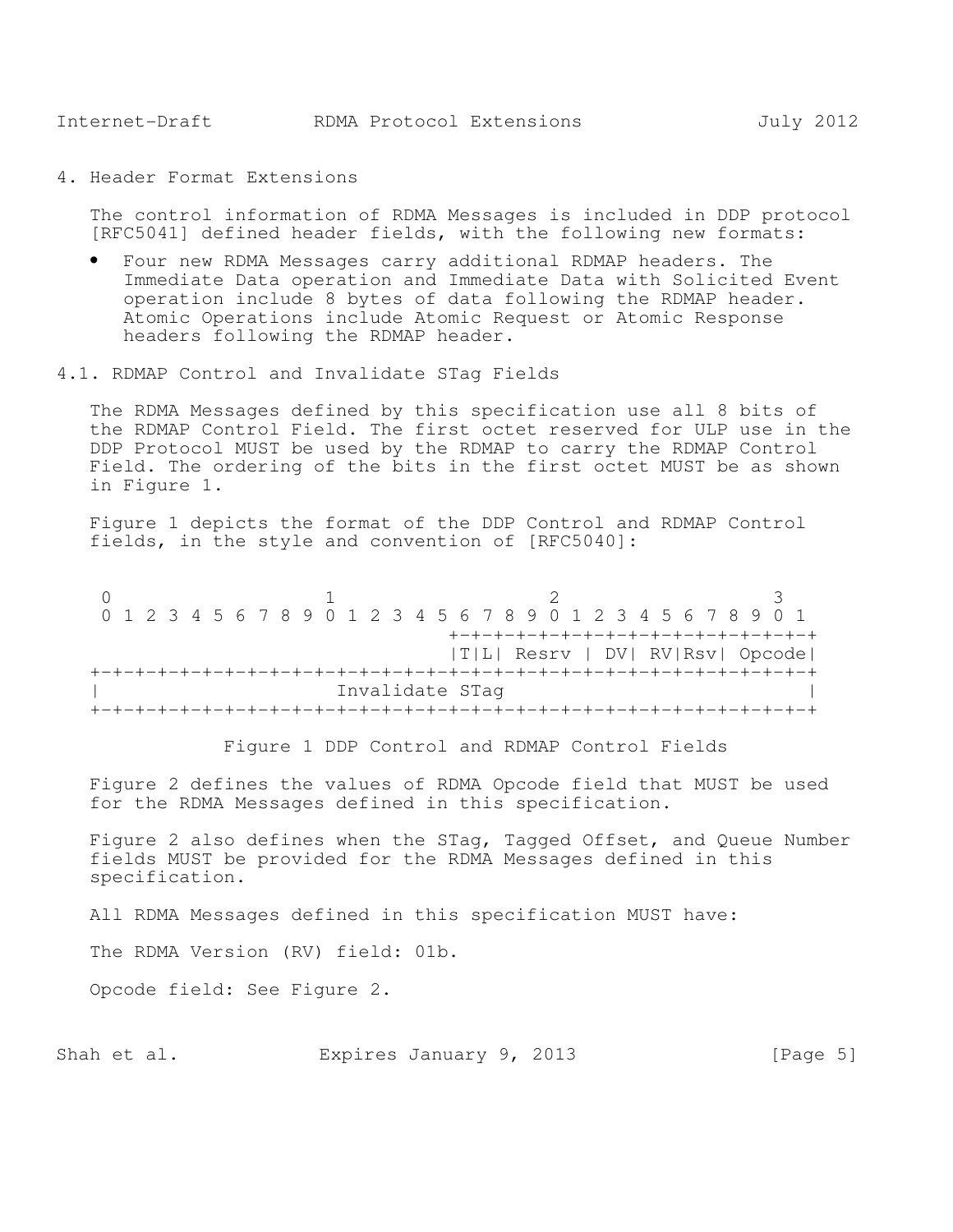Invalidate STag: MUST be set to zero by the sender, ignored by the receiver.

| RDMA<br>Opcode | Message<br>Type              | Tagged<br>Flaq | STag<br>and<br>TO | Queue<br>Number         | Invalidate <br>STag | Message<br>Length<br>Communicated<br>between DDP<br>and RDMAP |
|----------------|------------------------------|----------------|-------------------|-------------------------|---------------------|---------------------------------------------------------------|
| 1000b          | Immediate<br>Data            | - 0            | N/A               | 0                       | N/A                 | Yes                                                           |
| 1001b          | Immediate<br>Data with<br>SE | $\overline{0}$ | N/A               | $\overline{0}$          | N/A                 | Yes                                                           |
| 1010b          | Atomic<br>Request            | $\Omega$       | N/A               | $\overline{1}$          | N/A                 | Yes                                                           |
| 1011b          | Atomic<br>Response           | $\Omega$       | N/A               | $\overline{\mathbf{3}}$ | N/A                 | Yes                                                           |
|                |                              |                |                   |                         |                     |                                                               |

Figure 2 Additional RDMA Usage of DDP Fields

Note: N/A means Not Applicable.

All other DDP and RDMAP control fields MUST be set as described in [RFC5040].

4.2. RDMA Message Definitions

The following figure defines which RDMA Headers MUST be used on each new RDMA Message and which new RDMA Messages are allowed to carry ULP payload:

Shah et al. Expires January 9, 2013 [Page 6]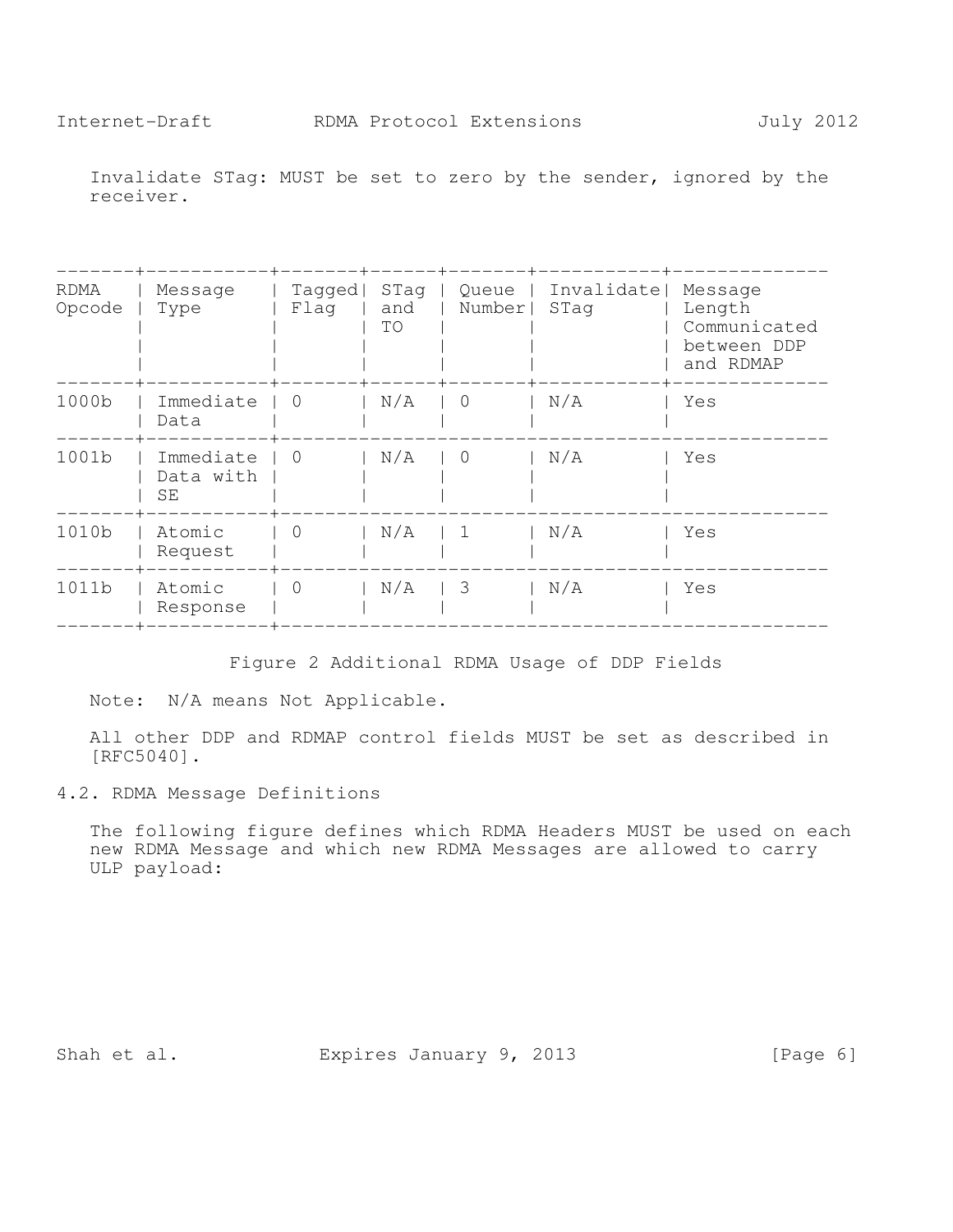| RDMA<br>Message<br>OpCode | Message<br>Type              | RDMA Header Used                  | ULP Message allowed in<br>the RDMA Message |
|---------------------------|------------------------------|-----------------------------------|--------------------------------------------|
| 1000 <sub>b</sub>         | Immediate<br>Data            | Immediate Data<br>Header          | No                                         |
| 1001 <sub>b</sub>         | Immediate<br>Data with<br>SE | Immediate Data<br>Header          | No                                         |
| 1010b                     | Atomic<br>Request            | Atomic Request<br>Header          | No                                         |
| 1011b                     | Atomic<br>Response           | Atomic Response<br>Header         | No                                         |
|                           |                              | Figure 3 RDMA Message Definitions |                                            |

## 5. Atomic Operations

The RDMA Protocol Specification in [RFC5040] does not include support for Atomic Operations which are an important building block for implementing distributed shared memory.

This document extends the RDMA Protocol specification with a set of basic Atomic Operations, and specifies their resource and ordering rules.

Atomic operations as specified in this document execute a 64-bit operation at a specified destination address on a remote node. The operations atomically read, modify and write back the contents of the destination address and guarantee that Atomic Operations on this address by other RDMAP Streams on the same RNIC do not occur between the read and the write. Atomic Operations as specified in this document MAY be implemented. The discovery of whether the Atomic Operations are implemented or not is outside the scope of this specification and it should be handled by the ULPs or applications. The advertisement of Tagged Buffer information for Atomic Operations is outside the scope of this specification and it must be handled by the ULPs.

| Shah et al. |  | Expires January 9, 2013 |  |  | [Page 7] |  |
|-------------|--|-------------------------|--|--|----------|--|
|-------------|--|-------------------------|--|--|----------|--|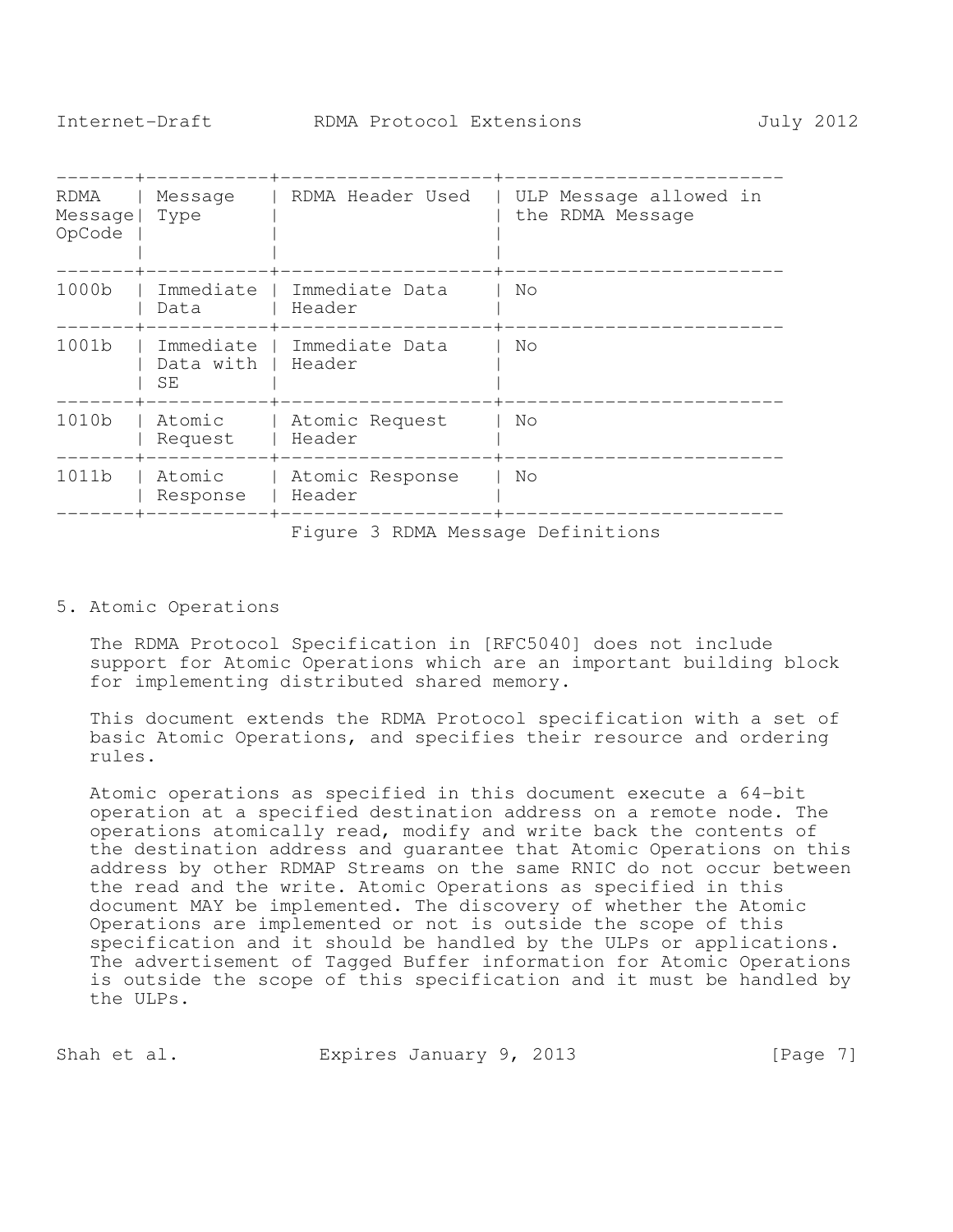Implementation note: It is recommended that the applications do not use the buffer addresses used for Atomic Operations for other RDMA operations.

Atomic Operations use the same remote addressing mechanism as RDMA Reads and Writes. The buffer address specified in the request is in the address space of the Remote Peer that the Atomic Operation is targeted at.

5.1. Atomic Operation Details

The following sub-sections describe the Atomic Operations in more details.

5.1.1. FetchAdd

The FetchAdd Atomic Operation requests the Responder to read a 64 bit Original Remote Data value at a 64-bit aligned buffer address in the Responder's memory, to perform FetchAdd operation on multiple fields of selectable length specified by 64-bit "Add Mask", and write the result back to the same virtual address. The Atomic addition is performed independently on each one of these fields. A bit set in the Add Mask field specifies the field boundary. FetchAdd Atomic Operations MUST target buffer addresses that are 64-bit aligned. FetchAdd Atomic Operations that target buffer addresses that are not 64-bit aligned MUST be surfaced as errors and the Responder's memory MUST NOT modified in such cases. Additionally an error MUST be surfaced and a terminate message MUST be generated. The setting of "Add Mask" field to 0x0000000000000000 results in Atomic Add of 64-bit Original Remote Data Value and 64-bit "Add Data".

The pseudo code below describes masked FetchAdd Atomic Operation.

bit  $location = 1$ 

```
carry = 0
```

```
Remote Data Value = 0
```

```
for bit = 0 to 63
```
{

if (bit != 0 ) bit\_location = bit\_location << 1

Shah et al. **Expires January 9, 2013** [Page 8]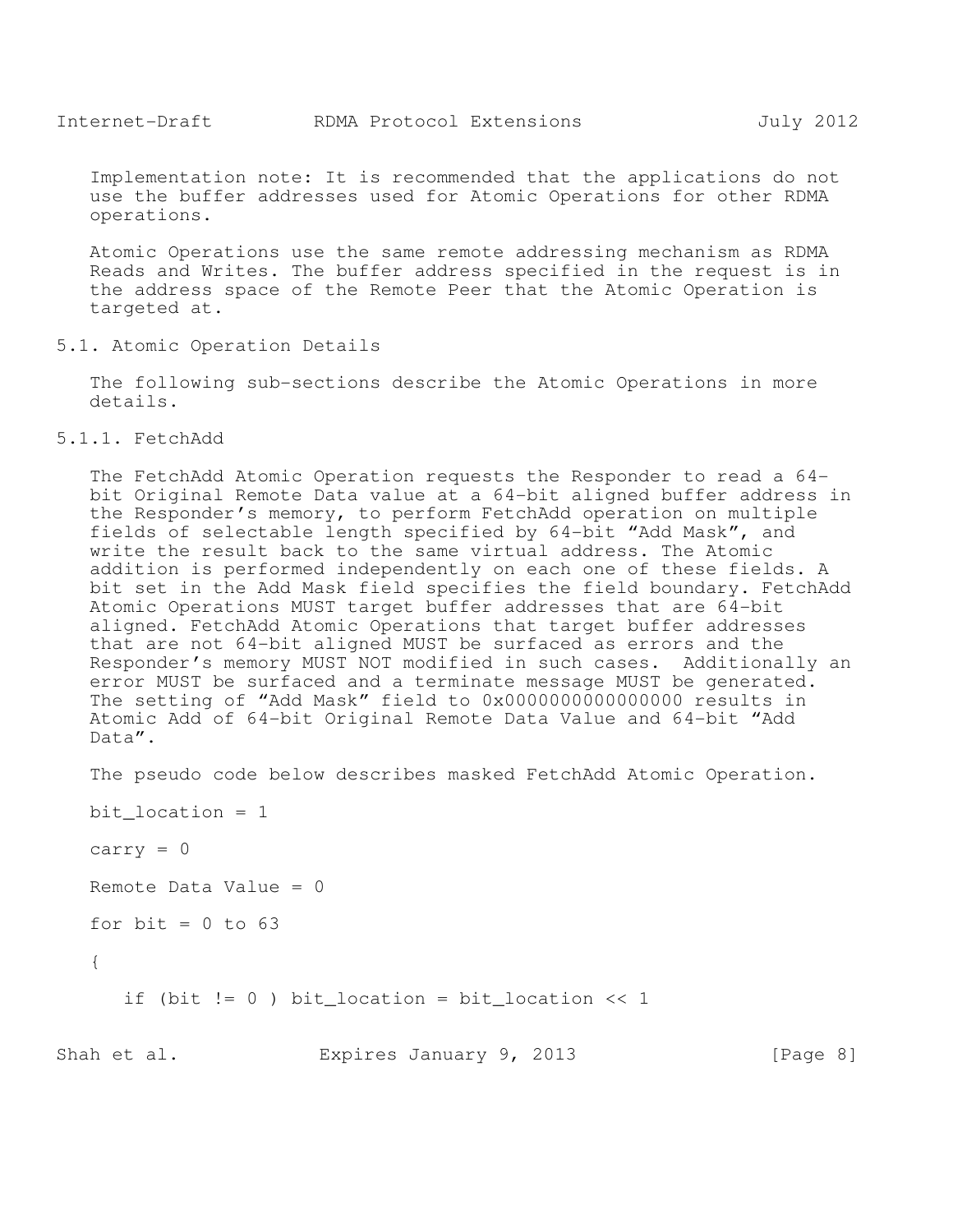```
Internet-Draft RDMA Protocol Extensions July 2012 
    val1 = !(!(Original Remote Data Value & bit_location)) 
   val2 = !( ((Add Data & bit location))
   sum = carry + val1 + val2carry = ! (!(sum & 2))sum = sum \& 1 if (sum) 
       Remote Data Value |= bit_location 
   carry = ((carry) & (|(Add Mask & bit\_location)))} 
The FetchAdd operation is performed in the endian format of the
```
target memory. The "Original Remote Data" is converted from the endian format of the target memory for return and returned to the Requester. The fields are in big-endian format on the wire.

The Requester specifies:

- o Remote STag
- o Remote Tagged Offset
- o Add Data
- o Add Mask

The Responder returns:

o Original Remote Data

## 5.1.2. Swap

The Swap Atomic Operation requires the Responder to read a 64-bit value at a 64-bit aligned buffer address in the Responder's memory, then to write the "Swap Data" fields into the same buffer address. The "Original Remote Data" is converted from the endian format of the target memory for return and returned to the Requester. The fields are in big-endian format on the wire.

| Shah et al. |  | Expires January 9, 2013 |  |  |  | [Page 9] |  |  |
|-------------|--|-------------------------|--|--|--|----------|--|--|
|-------------|--|-------------------------|--|--|--|----------|--|--|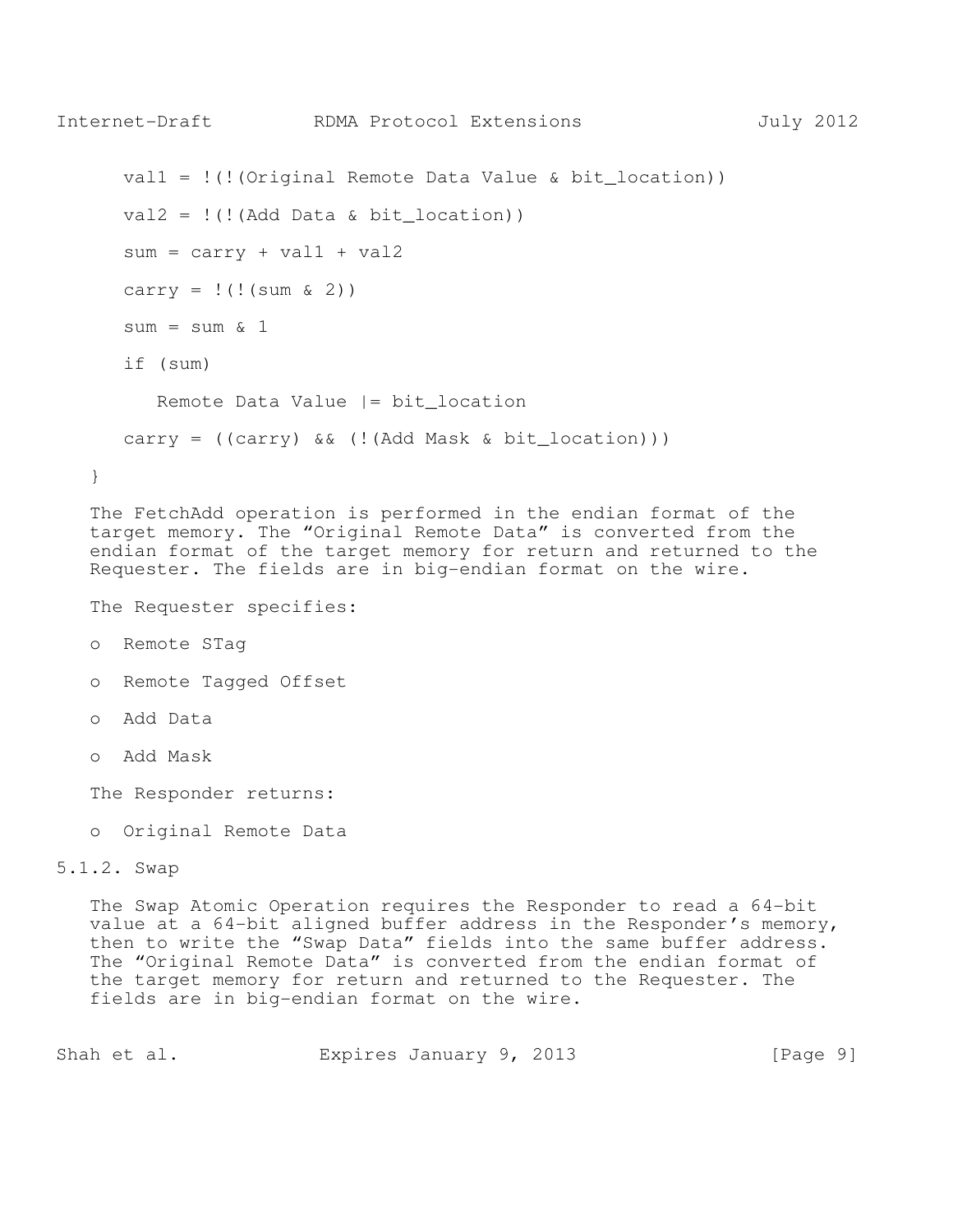The Requester specifies:

- o Remote STag
- o Remote Tagged Offset
- o Swap Data

The Responder returns:

o Original Remote Data

After the successful completion of Swap operation, the Responder's memory at the specified buffer address MUST contain the "Swap Data" field in the header. Swap Atomic Operations MUST target buffer addresses that are 64-bit aligned. Swap Atomic Operations that target buffer addresses that are not 64-bit aligned MUST be surfaced as errors and the Responder's memory MUST NOT be modified in such cases. Additionally an error MUST be surfaced and a terminate message MUST be generated.

#### 5.1.3. CmpSwap

The CmpSwap Atomic Operation requires the Responder to read a 64-bit value at a 64-bit aligned buffer address in the Responder's memory, to perform an AND logical operation using the 64 bit "Compare Mask" field in the Atomic Operation Request header, then to compare it with the result of a logical AND operation of the "Compare Mask" and the "Compare Data" fields in the header, and, if the two values are equal, to swap masked bits in the same buffer address with the masked Swap Data. If the two masked compare values are not equal, the contents of the Responder's memory are not changed. In either case, the original value read from the buffer address is converted from the endian format of the target memory for return and returned to the Requester. The fields are in big-endian format on the wire.

The Requester specifies:

- o Remote STag
- o Remote Tagged Offset
- o Swap Data
- o Swap Mask

Shah et al. **Expires January 9, 2013** [Page 10]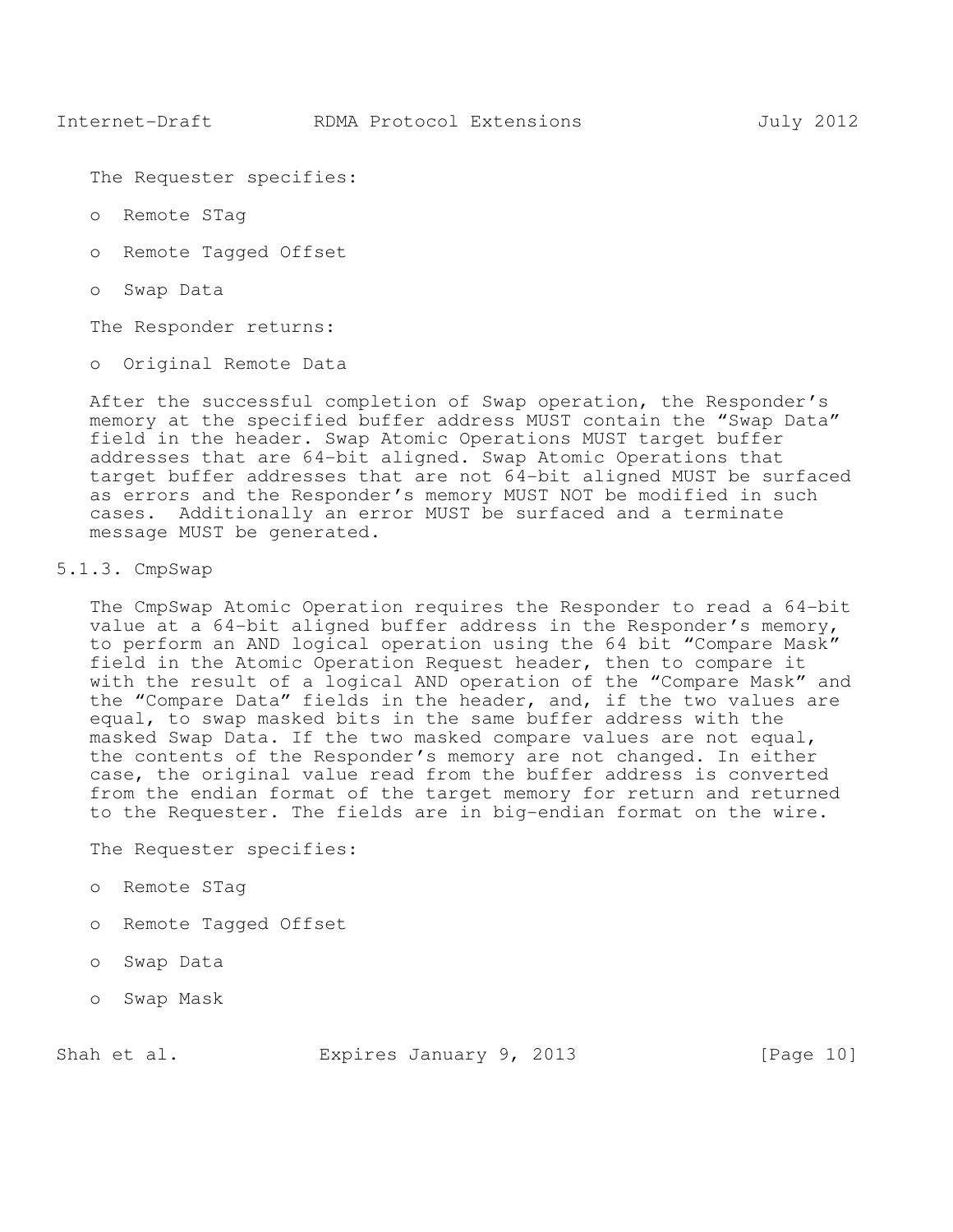- o Compare Data
- o Compare Mask

The Responder returns:

o Original Remote Data Value

The following pseudo code describes the masked CmpSwap operation result.

if (!((Compare Data ^ Original Remote Data value) & Compare Mask)

then

Remote Data Value =

(Original Remote Data Value & ~(Swap Mask))

| (Swap Data & Swap Mask)

else

Remote Data Value = Original Remote Data Value

After the operation, the remote data buffer MUST contain the "Original Remote Data Value" (if comparison did not match) or the masked "Swap Data" (if the comparison did match). CmpSwap Atomic Operations MUST target buffer addresses that are 64-bit aligned. CmpSwap Atomic Operations that target buffer addresses that are not 64-bit aligned MUST be surfaced as errors and the remote data buffer MUST NOT be modified in such cases. Additionally an error MUST be surfaced and a terminate message MUST be generated.

5.2. Atomic Operations

The Atomic Operation Request and Response are RDMA Messages. An Atomic Operation makes use of the DDP Untagged Buffer Model. Atomic Operations use the same Queue Number as RDMA Read Requests (QN=1). Reusing the same Queue Number allows the Atomic Operations to reuse the same infrastructure (e.g. ORD/IRD flow control) as defined for RDMA Read Requests.

The RDMA Message OpCode for an Atomic Request Message is 1010b. The RDMA Message OpCode for an Atomic Response Message is 1011b.

| Shah et al. |  |  | Expires January 9, 2013 |  |  |  | [Page 11] |  |
|-------------|--|--|-------------------------|--|--|--|-----------|--|
|-------------|--|--|-------------------------|--|--|--|-----------|--|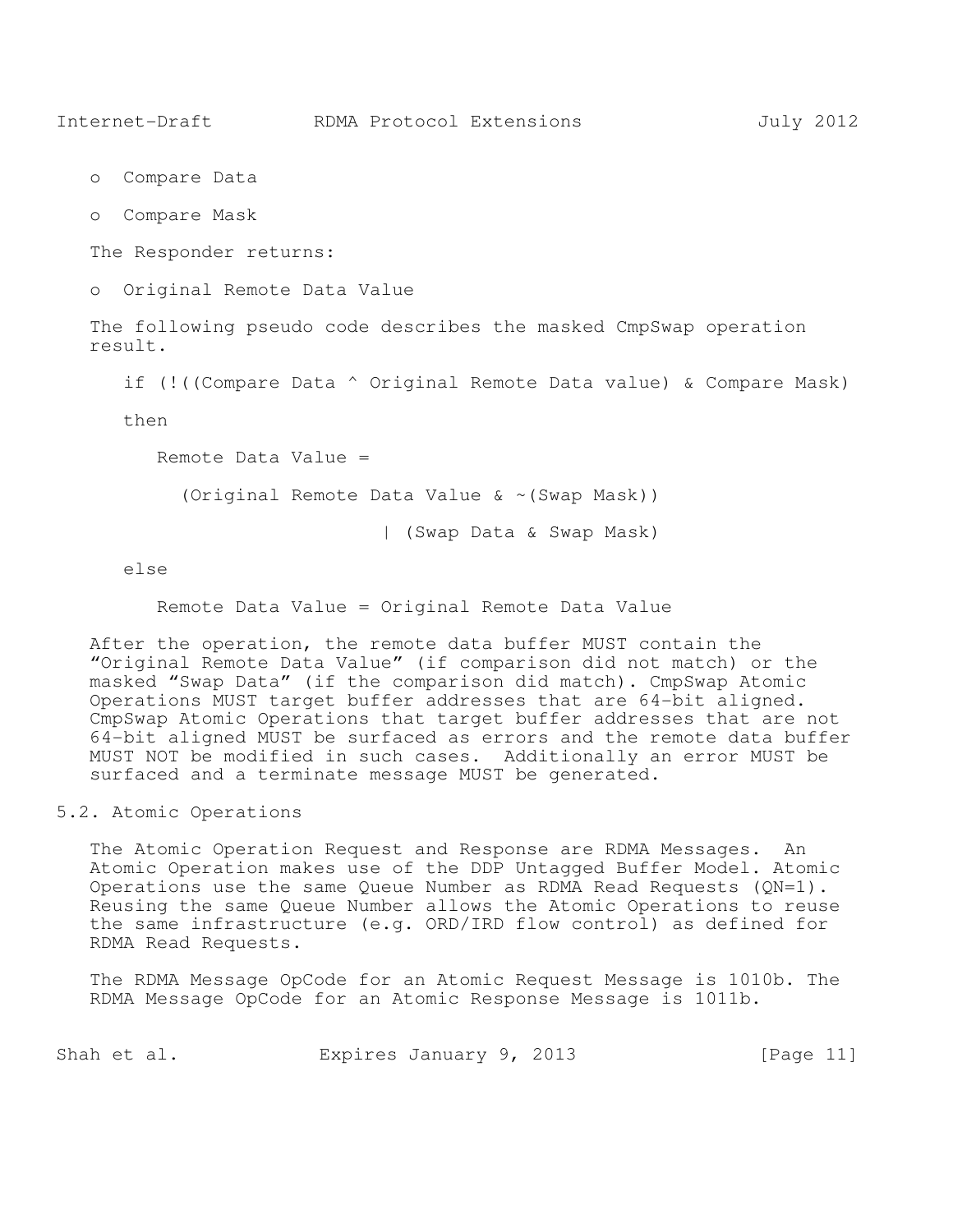#### 5.2.1. Atomic Operation Request Message

The Atomic Operation Request Message carries an Atomic Operation Header that describes the buffer address in the Responder's memory. The Atomic Operation Request header immediately follows the DDP header. The RDMAP layer passes to the DDP layer a RDMAP Control Field. The following figure depicts the Atomic Operation Request Header that MUST be used for all Atomic Operation Request Messages:

0  $1$  2 3 0 1 2 3 4 5 6 7 8 9 0 1 2 3 4 5 6 7 8 9 0 1 2 3 4 5 6 7 8 9 0 1 +-+-+-+-+-+-+-+-+-+-+-+-+-+-+-+-+-+-+-+-+-+-+-+-+-+-+-+-+-+-+-+-+ Reserved (Not Used) | AOpCode| +-+-+-+-+-+-+-+-+-+-+-+-+-+-+-+-+-+-+-+-+-+-+-+-+-+-+-+-+-+-+-+-+ Request Identifier +-+-+-+-+-+-+-+-+-+-+-+-+-+-+-+-+-+-+-+-+-+-+-+-+-+-+-+-+-+-+-+-+ Remote STag +-+-+-+-+-+-+-+-+-+-+-+-+-+-+-+-+-+-+-+-+-+-+-+-+-+-+-+-+-+-+-+-+ | Remote Tagged Offset |  $+$  +  $+$  +  $+$  +  $+$  +  $+$  +  $+$  +  $+$  +  $+$  +  $+$  +  $+$  +  $+$  +  $+$  +  $+$  +  $+$  +  $+$  +  $+$  +  $+$  +  $+$  +  $+$  +  $+$  +  $+$  +  $+$  +  $+$  +  $+$  +  $+$  +  $+$  +  $+$  +  $+$  +  $+$  +  $+$  +  $+$  +  $+$  +  $+$  +  $+$  +  $+$  +  $+$  +  $+$  + | | +-+-+-+-+-+-+-+-+-+-+-+-+-+-+-+-+-+-+-+-+-+-+-+-+-+-+-+-+-+-+-+-+ | Add or Swap Data |  $+$  +  $+$  +  $+$  +  $+$  +  $+$  +  $+$  +  $+$  +  $+$  +  $+$  +  $+$  +  $+$  +  $+$  +  $+$  +  $+$  +  $+$  +  $+$  +  $+$  +  $+$  +  $+$  +  $+$  +  $+$  +  $+$  +  $+$  +  $+$  +  $+$  +  $+$  +  $+$  +  $+$  +  $+$  +  $+$  +  $+$  +  $+$  +  $+$  +  $+$  +  $+$  +  $+$  +  $+$  + | | +-+-+-+-+-+-+-+-+-+-+-+-+-+-+-+-+-+-+-+-+-+-+-+-+-+-+-+-+-+-+-+-+ Add or Swap Mask  $+$  +  $+$  +  $+$  +  $+$  +  $+$  +  $+$  +  $+$  +  $+$  +  $+$  +  $+$  +  $+$  +  $+$  +  $+$  +  $+$  +  $+$  +  $+$  +  $+$  +  $+$  +  $+$  +  $+$  +  $+$  +  $+$  +  $+$  +  $+$  +  $+$  +  $+$  +  $+$  +  $+$  +  $+$  +  $+$  +  $+$  +  $+$  +  $+$  +  $+$  +  $+$  +  $+$  +  $+$  + | | +-+-+-+-+-+-+-+-+-+-+-+-+-+-+-+-+-+-+-+-+-+-+-+-+-+-+-+-+-+-+-+-+ Compare Data  $+$  +  $+$  +  $+$  +  $+$  +  $+$  +  $+$  +  $+$  +  $+$  +  $+$  +  $+$  +  $+$  +  $+$  +  $+$  +  $+$  +  $+$  +  $+$  +  $+$  +  $+$  +  $+$  +  $+$  +  $+$  +  $+$  +  $+$  +  $+$  +  $+$  +  $+$  +  $+$  +  $+$  +  $+$  +  $+$  +  $+$  +  $+$  +  $+$  +  $+$  +  $+$  +  $+$  +  $+$  + | | +-+-+-+-+-+-+-+-+-+-+-+-+-+-+-+-+-+-+-+-+-+-+-+-+-+-+-+-+-+-+-+-+ | Compare Mask |  $+$  +  $+$  +  $+$  +  $+$  +  $+$  +  $+$  +  $+$  +  $+$  +  $+$  +  $+$  +  $+$  +  $+$  +  $+$  +  $+$  +  $+$  +  $+$  +  $+$  +  $+$  +  $+$  +  $+$  +  $+$  +  $+$  +  $+$  +  $+$  +  $+$  +  $+$  +  $+$  +  $+$  +  $+$  +  $+$  +  $+$  +  $+$  +  $+$  +  $+$  +  $+$  +  $+$  +  $+$  + | | +-+-+-+-+-+-+-+-+-+-+-+-+-+-+-+-+-+-+-+-+-+-+-+-+-+-+-+-+-+-+-+-+

Figure 4 Atomic Operation Request Header

Reserved (Not Used): 28 bits

|  | Shah et al. | Expires January 9, 2013 |  |  |  | [Page 12] |
|--|-------------|-------------------------|--|--|--|-----------|
|--|-------------|-------------------------|--|--|--|-----------|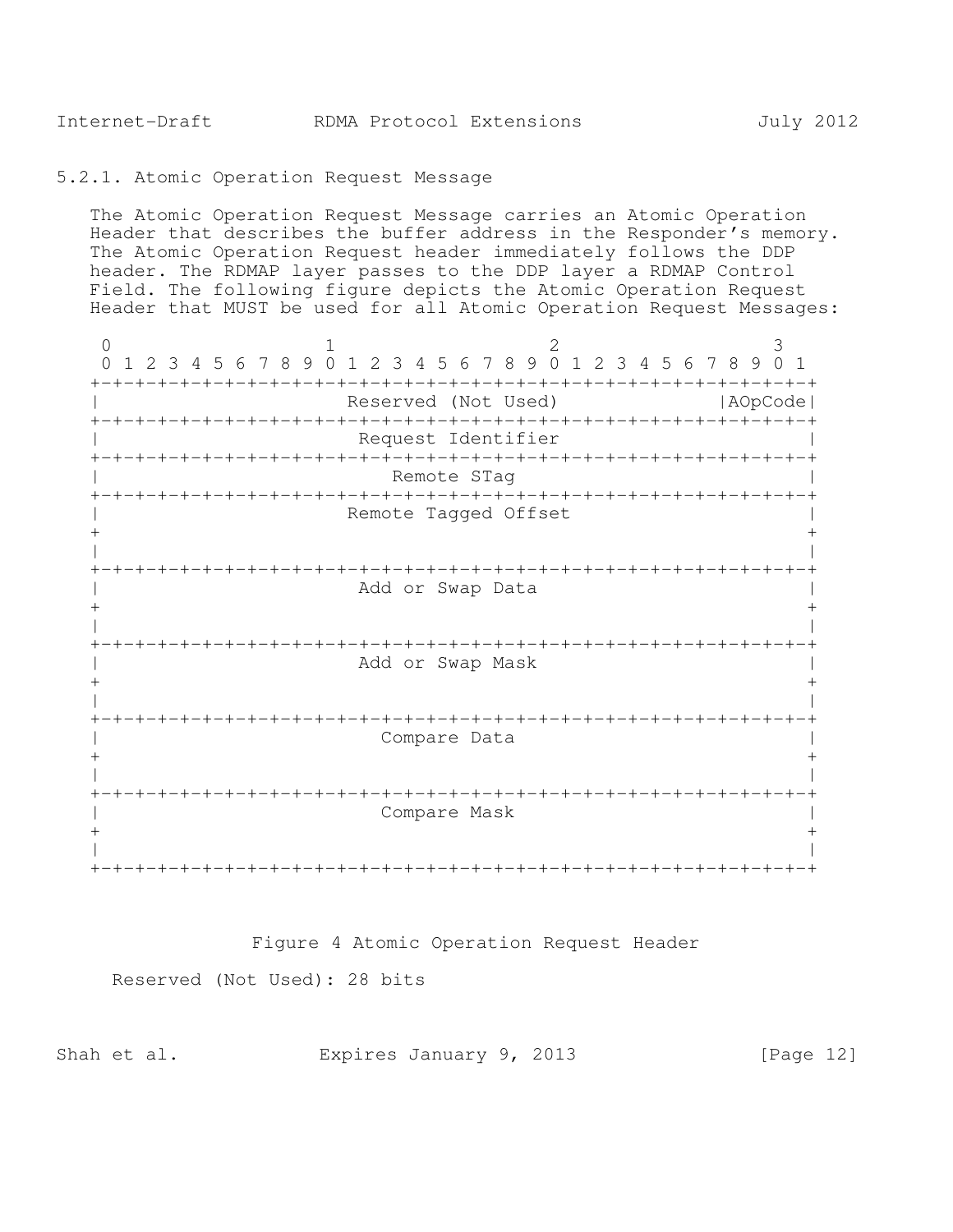This field MUST be set to zero on transmit, ignored on receive.

Atomic Operation Code (AOpCode): 4 bits.

See Figure 5.

Request Identifier: 32 bits.

The Request Identifier specifies a number that is used to identify Atomic Operation Request Message. The use of this field is implementation dependent and outside the scope of this specification.

Remote STag: 32 bits.

The Remote STag identifies the Remote Peer's Tagged Buffer targeted by the Atomic Operation. The Remote STag is associated with the RDMAP Stream through a mechanism that is outside the scope of the RDMAP specification.

Remote Tagged Offset: 64 bits.

The Remote Tagged Offset specifies the starting offset, in octets, from the base of the Remote Peer's Tagged Buffer targeted by the Atomic Operation. The Remote Tagged Offset MAY start at an arbitrary offset.

Add or Swap Data: 64 bits.

The Add or Swap Data field specifies the 64-bit "Add Data" value in an Atomic FetchAdd Operation or the 64-bit "Swap Data" value in an Atomic Swap or CmpSwap Operation.

Add or Swap Mask: 64 bits

This field is used in masked Atomic Operations (FetchAdd and CmpSwap) to perform a bitwise logical AND operation as specified in the definition of these operations. For non-masked Atomic Operations (Swap), this field MUST be set to ffffffffffffffffh on transmit and ignored by the receiver.

Compare Data: 64 bits.

Shah et al. Expires January 9, 2013 [Page 13]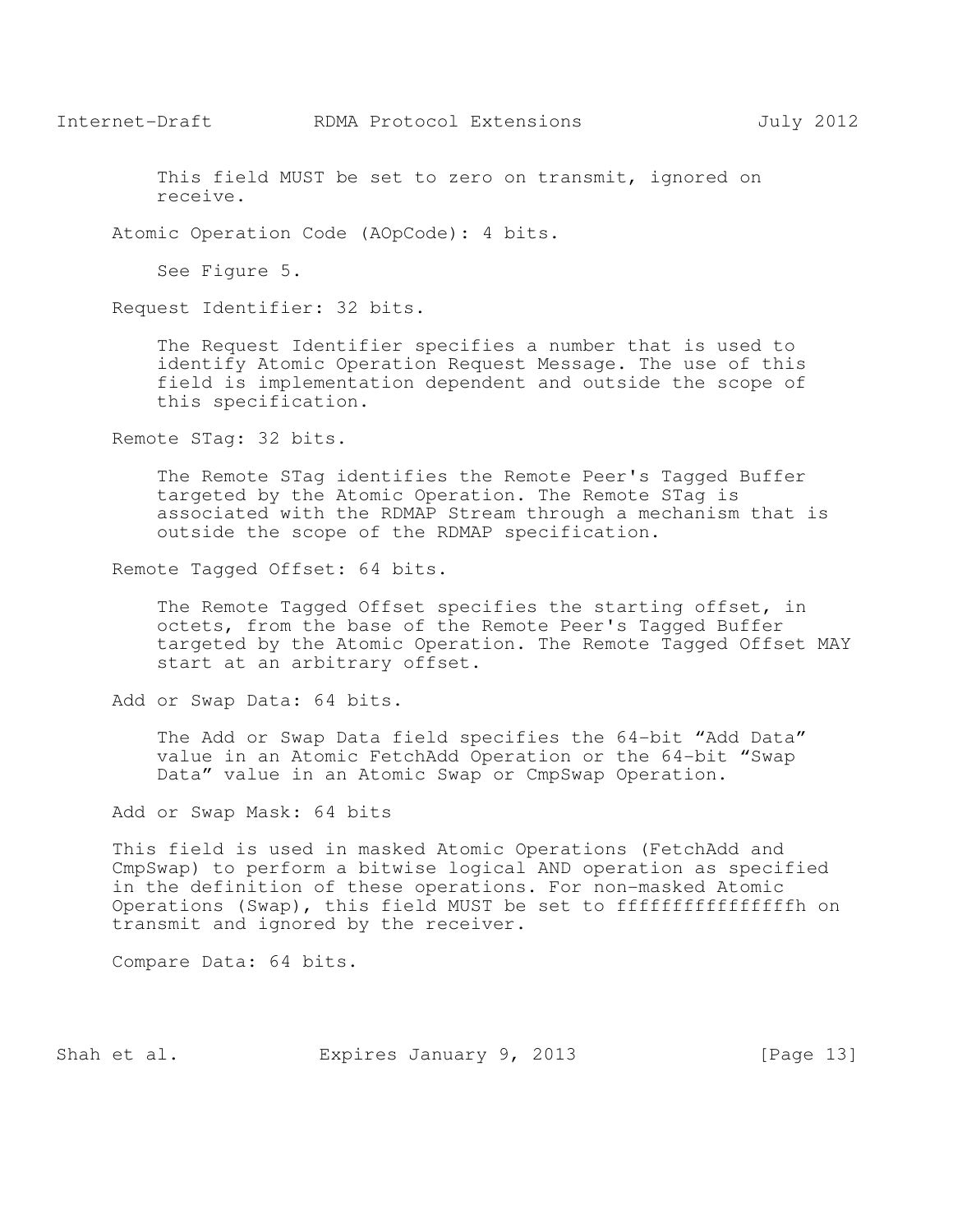The Compare Data field specifies the 64-bit "Compare Data" value in an Atomic CmpSwap Operation. For Atomic FetchAdd and Atomic Swap operation, the Compare Data field MUST be set to zero on transmit and ignored by the receiver.

Compare Mask: 64 bits

This field is used in masked Atomic Operation CmpSwap to perform a bitwise logical AND operation as specified in the definition of these operations. For Atomic Operations FetchAdd and Swap, this field MUST be set to ffffffffffffffffff on transmit and ignored by the receiver.

| Code                 | Atomic   Atomic   Add or<br>Operation   Operation   Swap | Data                                  | Add or<br>l Swap<br>Mask | Compare   Compare<br>Data   Mask |       |
|----------------------|----------------------------------------------------------|---------------------------------------|--------------------------|----------------------------------|-------|
|                      | 0000b   FetchAdd   Add Data   Add Mask   N/A   N/A       |                                       |                          |                                  |       |
| 0001b                | Swap   Swap Data   N/A   N/A   N/A                       |                                       |                          |                                  |       |
| 0010b                |                                                          | CmpSwap   Swap Data  Swap Mask  Valid |                          |                                  | Valid |
| 0011b<br>to<br>1111b | Reserved                                                 |                                       | Not Specified            |                                  |       |

Figure 5 Atomic Operation Message Definitions

The Atomic Operation Request Message has the following semantics:

- 1. An Atomic Operation Request Message MUST reference an Untagged Buffer. That is, the Local Peer's RDMAP layer MUST request that the DDP mark the Message as Untagged.
- 2. One Atomic Operation Request Message MUST consume one Untagged Buffer.

Shah et al. Expires January 9, 2013 [Page 14]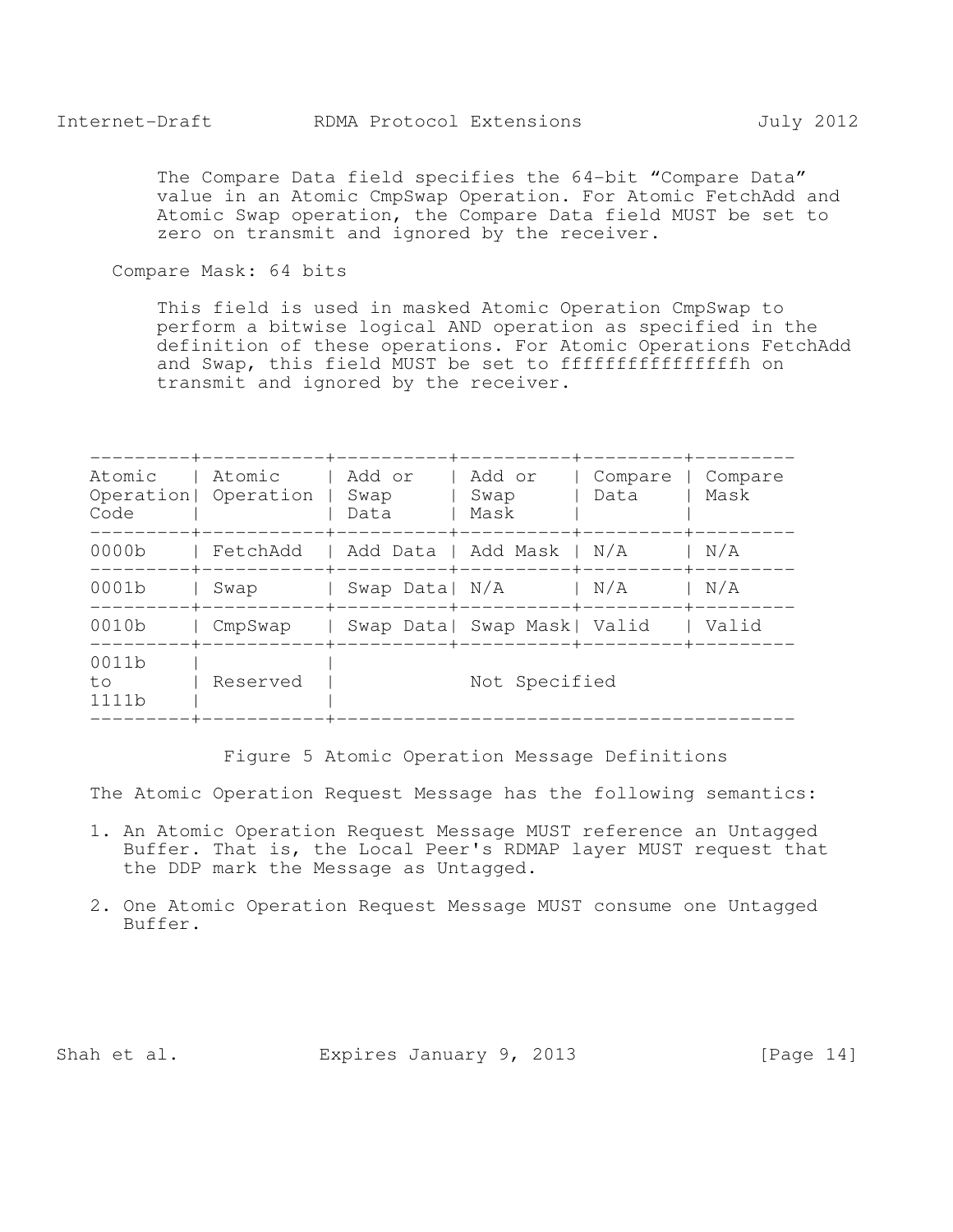- 3. The Responder's RDMAP layer MUST process an Atomic Operation Request Message. A valid Atomic Operation Request Message MUST NOT be delivered to the Responder's ULP (i.e., it is processed by the RDMAP layer).
- 4. At the Responder, when an invalid Atomic Operation Request Message is delivered to the Remote Peer's RDMAP layer, an error is surfaced.
- 5. An Atomic Operation Request Message MUST reference the RDMA Read Request Queue. That is, the Requester's RDMAP layer MUST request that the DDP layer set the Queue Number field to one.
- 6. The Requester MUST pass to the DDP layer Atomic Operation Request Messages in the order they were submitted by the ULP.
- 7. The Responder MUST process the Atomic Operation Request Messages in the order they were sent.
- 8. If the Responder receives a valid Atomic Operation Request Message, it MUST respond with a valid Atomic Operation Response Message.
- 5.2.2. Atomic Operation Response Message

The Atomic Operation Response Message carries an Atomic Operation Response Header that contains the "Original Request Identifier" and "Original Remote Data Value". The Atomic Operation Response Header immediately follows the DDP header. The RDMAP layer passes to the DDP layer a RDMAP Control Field. The following figure depicts the Atomic Operation Response header that MUST be used for all Atomic Operation Response Messages:

0  $1$  2 3 0 1 2 3 4 5 6 7 8 9 0 1 2 3 4 5 6 7 8 9 0 1 2 3 4 5 6 7 8 9 0 1 +-+-+-+-+-+-+-+-+-+-+-+-+-+-+-+-+-+-+-+-+-+-+-+-+-+-+-+-+-+-+-+-+ Original Request Identifier +-+-+-+-+-+-+-+-+-+-+-+-+-+-+-+-+-+-+-+-+-+-+-+-+-+-+-+-+-+-+-+-+ | Original Remote Data Value |  $+$  +  $+$  +  $+$  +  $+$  +  $+$  +  $+$  +  $+$  +  $+$  +  $+$  +  $+$  +  $+$  +  $+$  +  $+$  +  $+$  +  $+$  +  $+$  +  $+$  +  $+$  +  $+$  +  $+$  +  $+$  +  $+$  +  $+$  +  $+$  +  $+$  +  $+$  +  $+$  +  $+$  +  $+$  +  $+$  +  $+$  +  $+$  +  $+$  +  $+$  +  $+$  +  $+$  +  $+$  + | | +-+-+-+-+-+-+-+-+-+-+-+-+-+-+-+-+-+-+-+-+-+-+-+-+-+-+-+-+-+-+-+-+



Shah et al. **Expires January 9, 2013** [Page 15]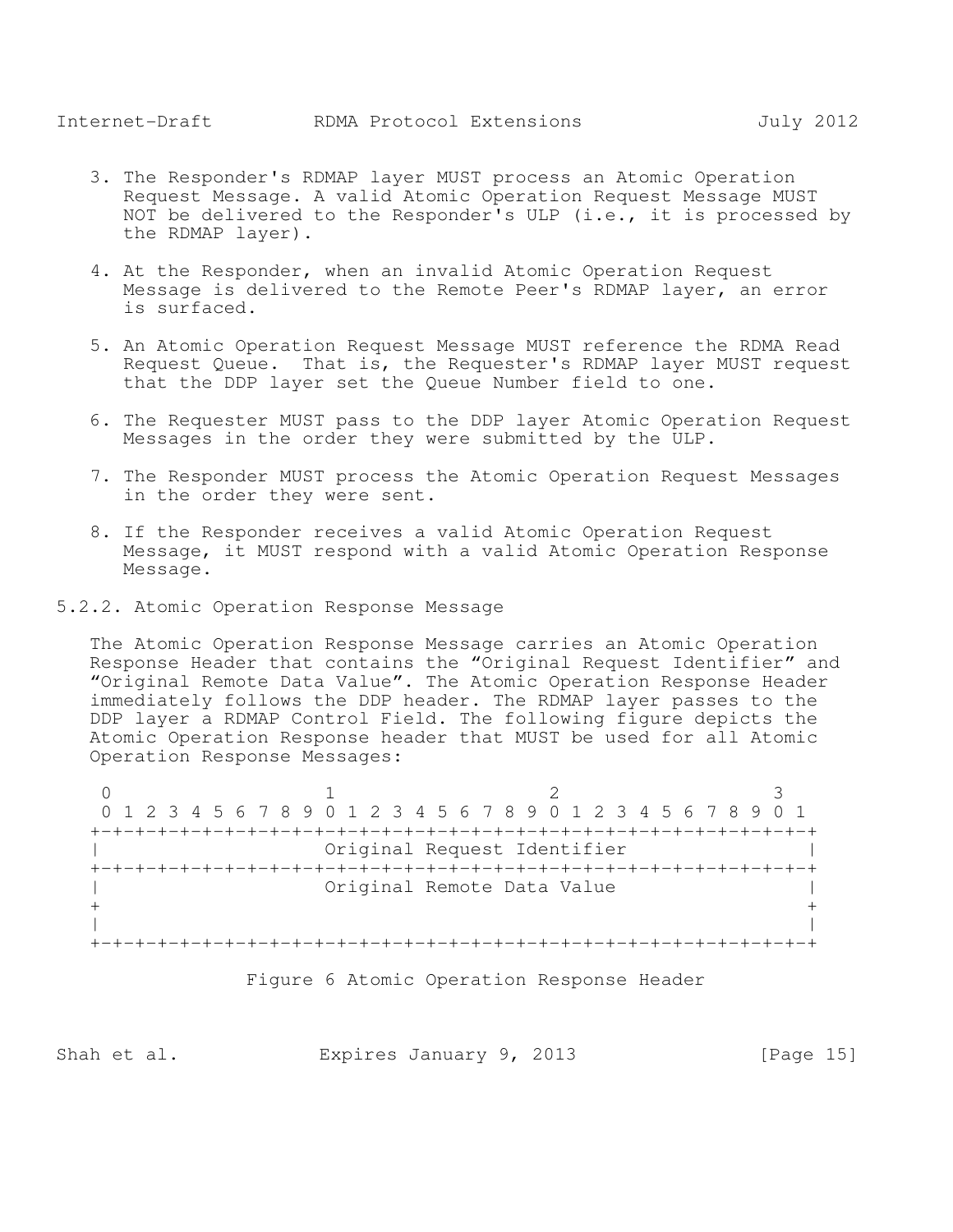Original Request Identifier: 32 bits.

The Original Request Identifier MUST be set to the value specified in the Request Identifier field that was originally provided in the corresponding Atomic Operation Request Message.

Original Remote Data Value: 64 bits.

The Original Remote Value specifies the original 64-bit value stored at the buffer address targeted by the Atomic Operation.

The Atomic Operation Response Message has the following semantics:

- 1. The Atomic Operation Response Message for the associated Atomic Operation Request Message travels in the opposite direction.
- 2. An Atomic Operation Response Message MUST consume an Untagged Buffer. That is, the Responder RDMAP layer MUST request that the DDP mark the Message as Untagged.
- 3. An Atomic Operation Response Message MUST reference the Queue Number 3. That is, the Responder's RDMAP layer MUST request that the DDP layer set the Queue Number field to 3.
- 4. The Responder MUST ensure that a sufficient number of Untagged Buffers are available on the RDMA Read Request Queue (Queue with DDP Queue Number 1) to support the maximum number of Atomic Operation Requests negotiated by the ULP.
- 5. The RDMAP layer MUST Deliver the Atomic Operation Response Message to the ULP.
- 6. At the Requester, when an invalid Atomic Operation Response Message is delivered to the Remote Peer's RDMAP layer, an error is surfaced.
- 7. The Responder RDMAP layer MUST pass Atomic Operation Response Messages to the DDP layer, in the order that the Atomic Operation Request Messages were received by the RDMAP layer, at the Responder.

Shah et al. Expires January 9, 2013 [Page 16]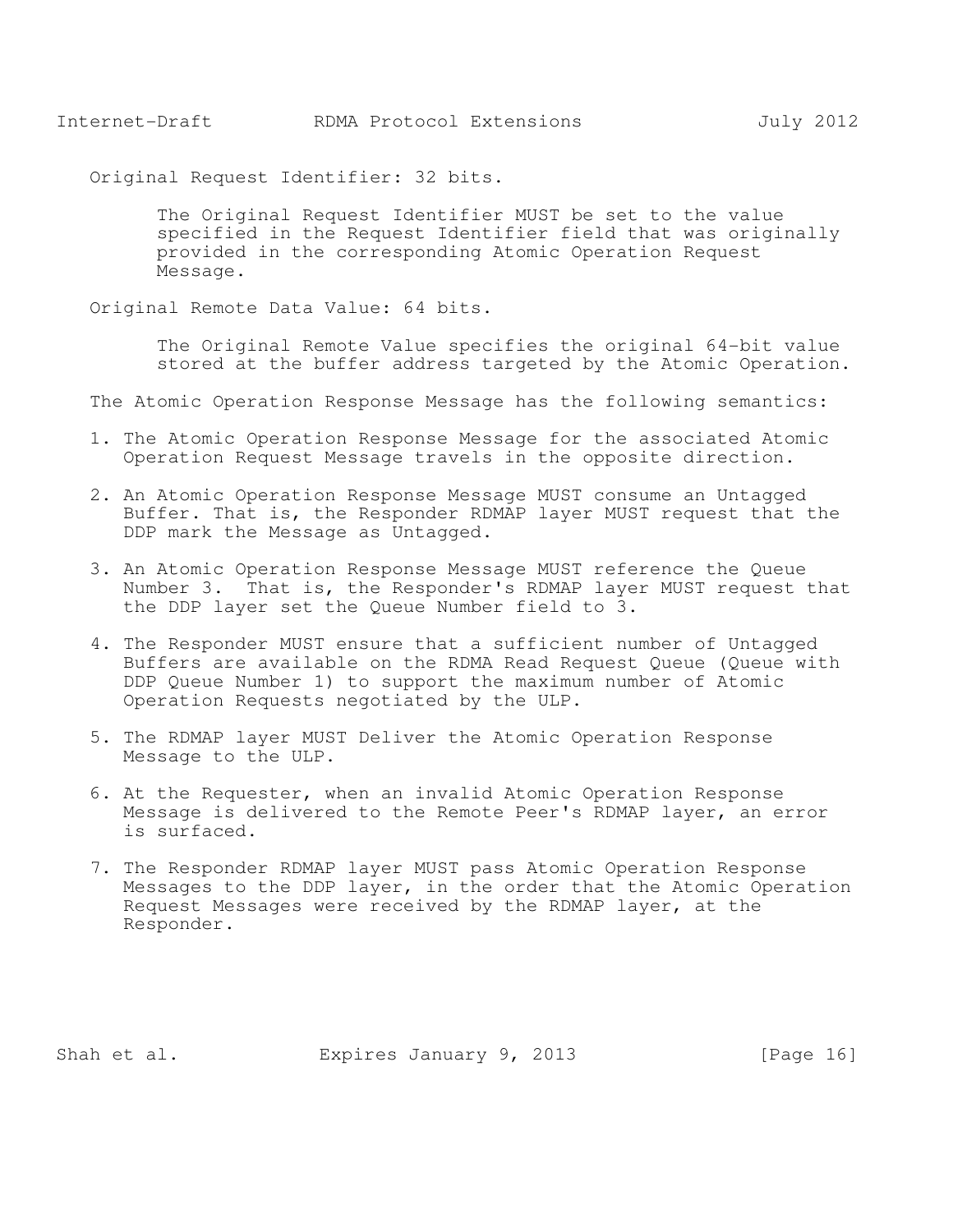5.3. Atomicity Guarantees

Atomicity of the Read-Modify-Write (RMW) on the Responder's node by the Atomic Operation MUST be assured in the presence of concurrent atomic accesses by other RDMAP Streams on the same RNIC.

5.4. Atomic Operations Ordering and Completion Rules

In addition to the ordering and completion rules described in [RFC5040], the following rules apply to implementations of the Atomic operations.

- 1. For an Atomic operation, the contents of the Tagged Buffer at the Responder MAY be indeterminate until the Atomic Operation Response Message has been Delivered at the Requester.
- 2. Atomic Operation Request Messages MUST NOT start processing at the Responder until they have been Delivered to RDMAP by DDP.
- 3. Atomic Operation Response Messages MAY be generated at the Responder after subsequent RDMA Write Messages or Send Messages have been Placed or Delivered.
- 4. Atomic Operation Response Message processing at the Responder MUST be started only after the Atomic Operation Request Message has been Delivered by the DDP layer (thus, all previous RDMA Messages have been properly submitted for ordered Placement).
- 5. Send Messages MAY be Completed at the Responder before prior incoming Atomic Operation Request Messages have completed their response processing.
- 6. An Atomic Operation MUST NOT be Completed at the Requester until the DDP layer Delivers the associated incoming Atomic Operation Response Message.
- 7. If more than one outstanding Atomic Request Messages are supported by both peers, the Atomic Operation Request Messages MUST be processed in the order they were delivered by the DDP layer on the Responder. Atomic Operation Response Messages MUST be submitted to the DDP layer on the Responder in the order the Atomic Operation Request Messages were Delivered by DDP.

Shah et al. Expires January 9, 2013 [Page 17]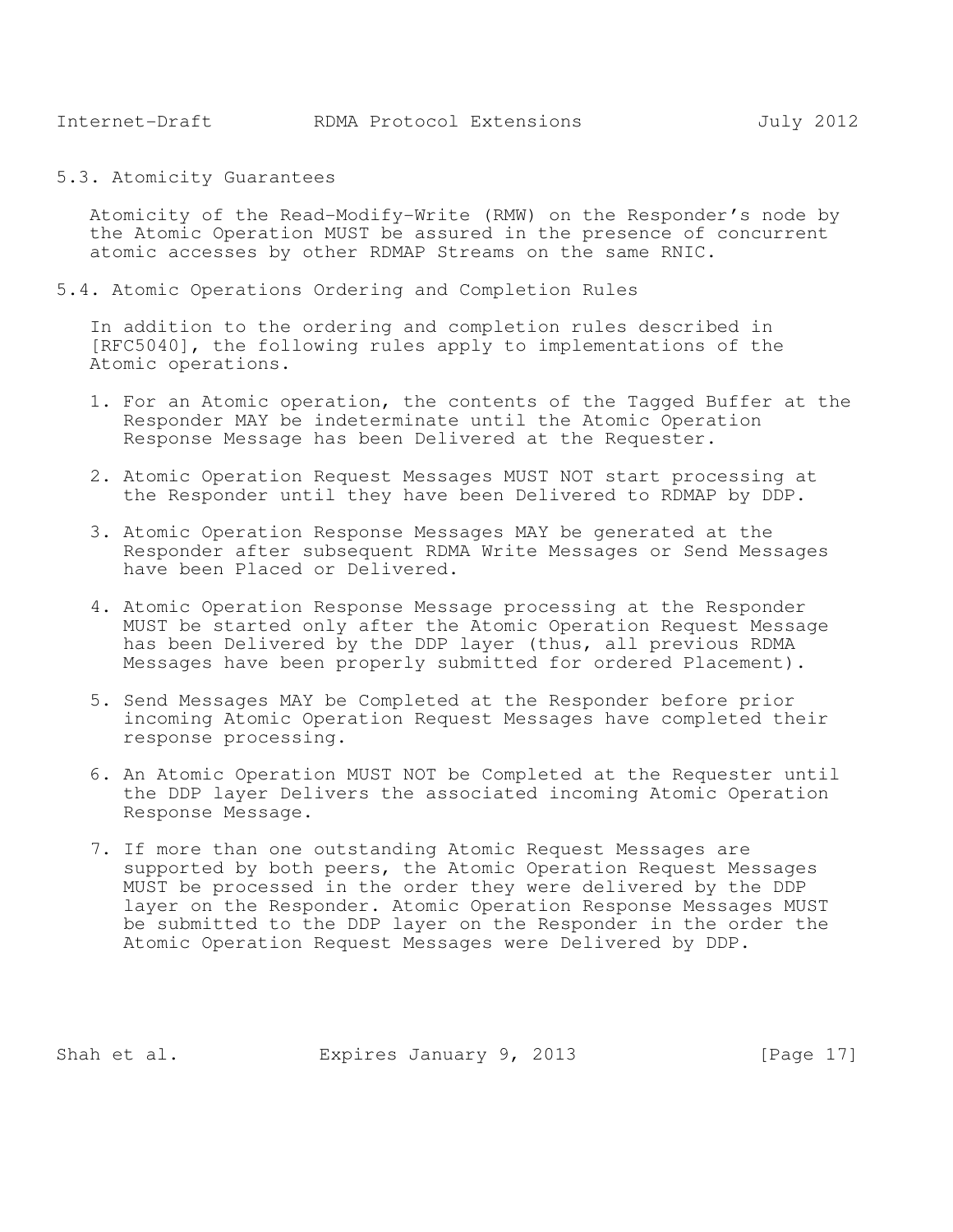6. Immediate Data

The Immediate Data operation is used in conjunction with an RDMA Operation to improve ULP processing efficiency by allowing 8 bytes of immediate data to be delivered with the completion of the previous operation after the previous operation has been delivered at the Remote Peer.

6.1. RDMAP Interactions with ULP for Immediate Data

For Immediate Data operations, the following are the interactions between the RDMAP Layer and the ULP:

- At the Data Source:
	- The ULP passes to the RDMAP Layer the following:
		- Eight bytes of ULP Immediate Data
	- When the Immediate Data operation Completes, an indication of the Completion results.
- At the Data Sink:
	- If the Immediate Data operation is Completed successfully, the RDMAP Layer passes the following information to the ULP Layer:
		- Eight bytes of Immediate Data
		- An Event, if the Data Sink is configured to generate an Event and the RDMA Message Opcode indicates Message Type Immediate Data with Solicited Event.
	- If the Immediate Data operation is Completed in error, the Data Sink RDMAP Layer will pass up the corresponding error information to the Data Sink ULP and send a Terminate Message to the Data Source RDMAP Layer. The Data Source RDMAP Layer will then pass up the Terminate Message to the ULP.
- 6.2. Immediate Data Header Format

The Immediate Data and Immediate Data with SE Messages carry immediate data as shown in Figure 7. The RDMAP layer passes to the

|  | Shah et al. | Expires January 9, 2013 |  |  |  | [Page 18] |  |
|--|-------------|-------------------------|--|--|--|-----------|--|
|--|-------------|-------------------------|--|--|--|-----------|--|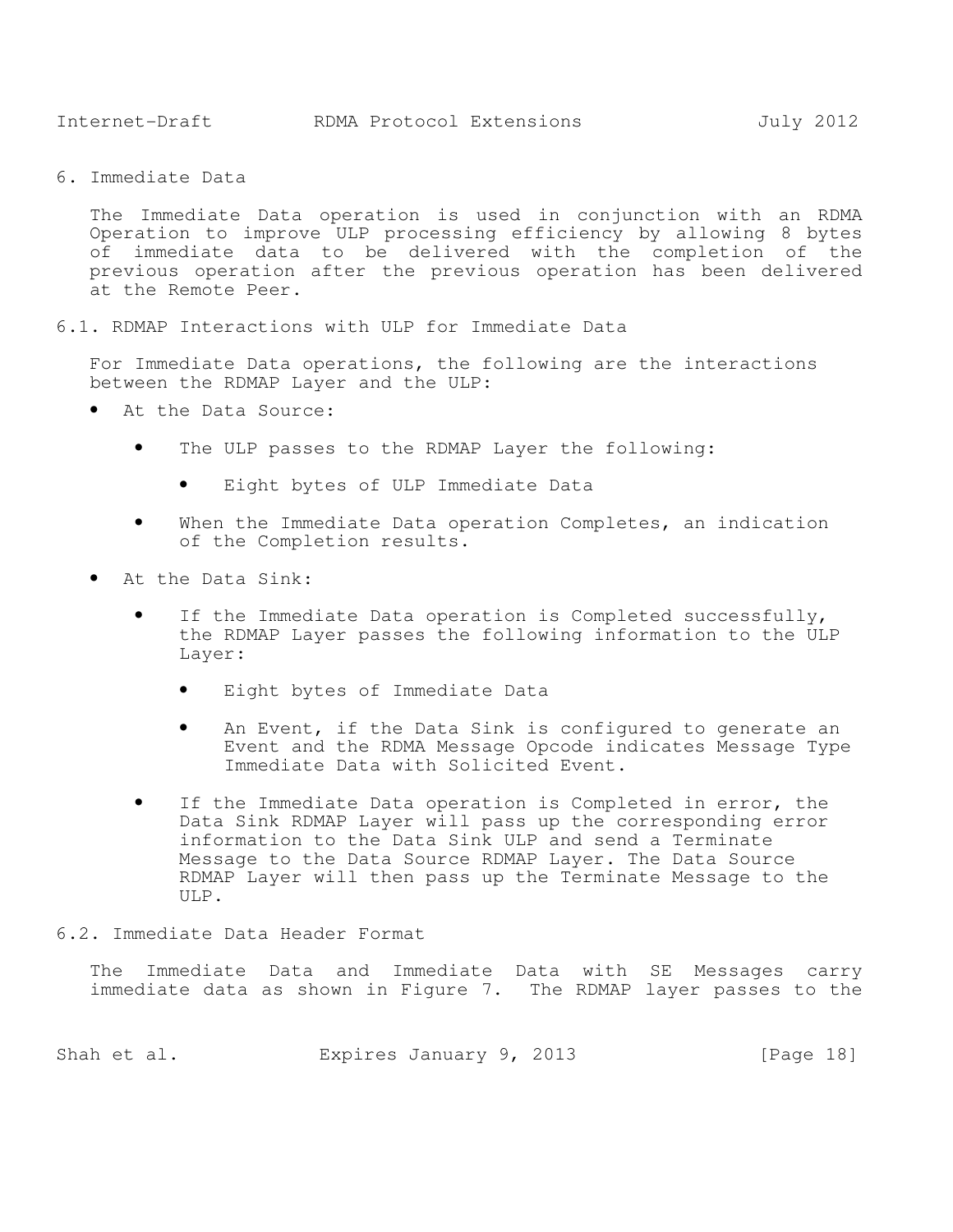DDP layer an RDMAP Control Field and 8 bytes of Immediate Data. The first 8 bytes of the data following the DDP header contains the Immediate Data. See section A.3. for the DDP segment format of an Immediate Data or Immediate Data with SE Message.

0  $1$  2 3 0 1 2 3 4 5 6 7 8 9 0 1 2 3 4 5 6 7 8 9 0 1 2 3 4 5 6 7 8 9 0 1 +-+-+-+-+-+-+-+-+-+-+-+-+-+-+-+-+-+-+-+-+-+-+-+-+-+-+-+-+-+-+-+-+ | Immediate Data | Immediate Data | Immediate Data | Immediate Data | Immediate Data | Immediate Data | Immediate Data | Immediate Data | Immediate Data | Immediate Data | Immediate Data | Immediate Data | Immediate Data |  $+$  +  $+$  +  $+$  +  $+$  +  $+$  +  $+$  +  $+$  +  $+$  +  $+$  +  $+$  +  $+$  +  $+$  +  $+$  +  $+$  +  $+$  +  $+$  +  $+$  +  $+$  +  $+$  +  $+$  +  $+$  +  $+$  +  $+$  +  $+$  +  $+$  +  $+$  +  $+$  +  $+$  +  $+$  +  $+$  +  $+$  +  $+$  +  $+$  +  $+$  +  $+$  +  $+$  +  $+$  + | | +-+-+-+-+-+-+-+-+-+-+-+-+-+-+-+-+-+-+-+-+-+-+-+-+-+-+-+-+-+-+-+-+

Figure 7 Immediate Data or Immediate Data with SE Message Header

Immediate Data: 64 bits.

Eight bytes of data transferred from the Requester to an untagged buffer at the Responder.

6.3. Immediate Data or Immediate Data with SE Message

The Immediate Data or Immediate Data with SE Message uses the DDP Untagged Buffer Model to transfer Immediate data from the Data Source to the Data Sink.

- An Immediate Data or Immediate Data with SE Message MUST reference an Untagged Buffer. That is, the Local Peer's RDMAP Layer MUST request that the DDP layer mark the Message as Untagged.
- One Immediate Data or Immediate Data with SE Message MUST consume one Untagged Buffer.
- At the Remote Peer, the Immediate Data or Immediate Data with SE Message MUST be Delivered to the Remote Peer's ULP in the order they were sent.
- For an Immediate Data or Immediate Data with SE Message, the Local Peer's RDMAP Layer MUST request that the DDP layer set the Queue Number field to zero.

Shah et al. **Expires January 9, 2013** [Page 19]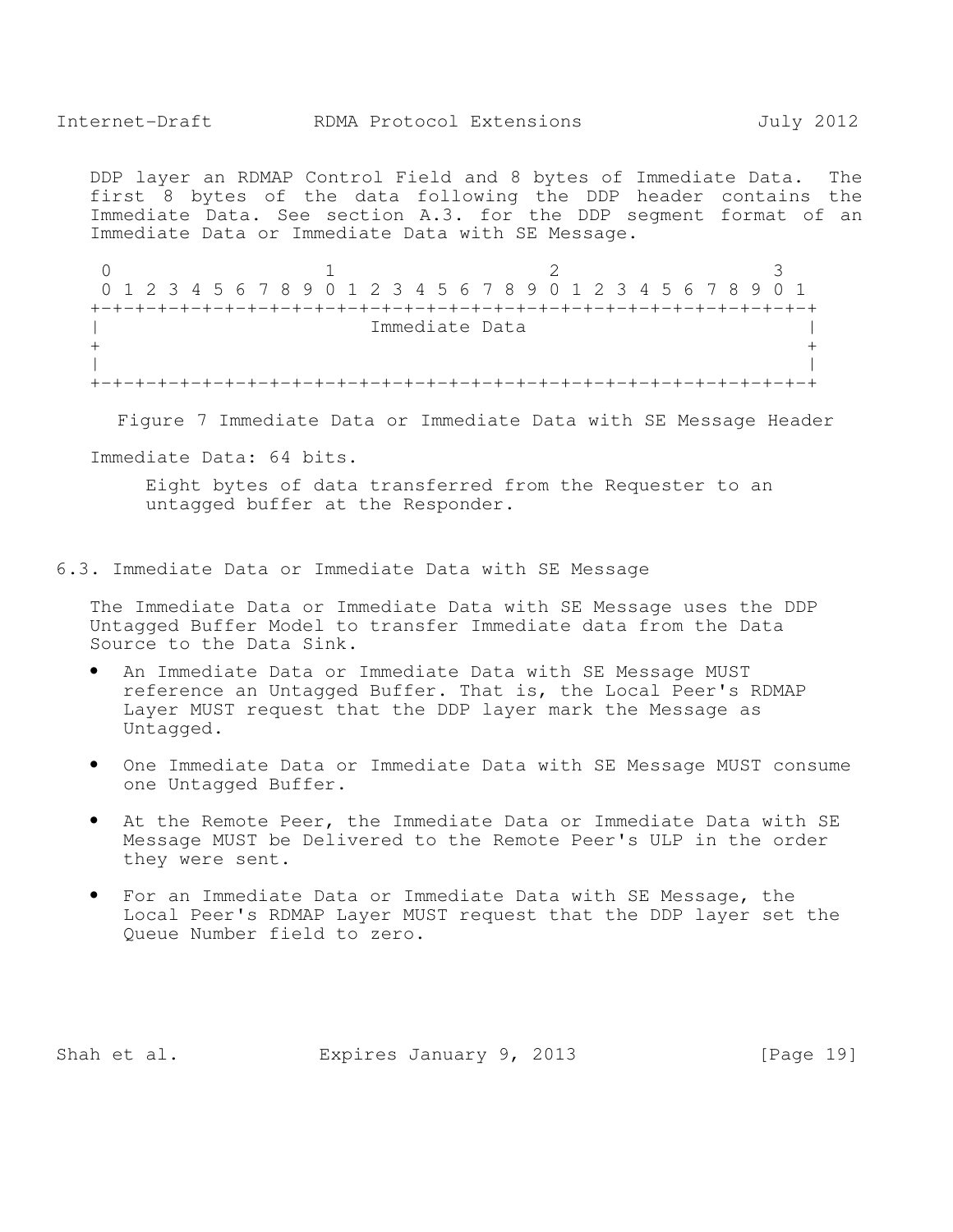- For an Immediate Data or Immediate Data with SE Message, the Local Peer's RDMAP Layer MUST request that the DDP layer transmit 8 bytes of data.
- The Local Peer MUST issue Immediate Data and Immediate Data with SE Messages in the order they were submitted by the ULP.
- The Remote Peer MUST check that Immediate Data and Immediate Data with SE Messages include exactly 8 bytes of data from the DDP layer.
- 6.4. Ordering and Completions

Ordering and completion rules for Immediate Data are the same as those for a Send operation as described in section 5.5 of RFC 5040.

7. Ordering and Completions Table

The following table summarizes the ordering relationships for Atomic and Immediate Data operations from the standpoint of Local Peer issuing the Operations. Note that in the table that follows, Send includes Send, Send with Invalidate, Send with Solicited Event, and Send with Solicited Event and Invalidate. Also note that in the table below, Immediate Data includes Immediate Data and Immediate Data with Solicited Event.

|                    |                     | -----+--------------+-----------------                                               |                                                                        |                           |
|--------------------|---------------------|--------------------------------------------------------------------------------------|------------------------------------------------------------------------|---------------------------|
| First<br>Operation | Second<br>Operation | Placement   Placement                                                                | Guarantee at   Guarantee at   Guarantee at<br>Remote Peer   Local Peer | Ordering<br>l Remote Peer |
| Immediate<br>Data  | Send                | No Placement  Not<br>Guarantee  <br>between Send<br>Payload and<br>Immediate<br>Data | Applicable                                                             | Completed in<br>Order     |
| Immediate<br>Data  | RDMA<br>Write       | No Placement  Not<br>Guarantee<br>between RDMA<br>Write<br>Payload and               | Applicable                                                             | Not<br>Applicable         |

| Shah et al. |  | Expires January 9, 2013 |  |  | [Page 20] |
|-------------|--|-------------------------|--|--|-----------|
|-------------|--|-------------------------|--|--|-----------|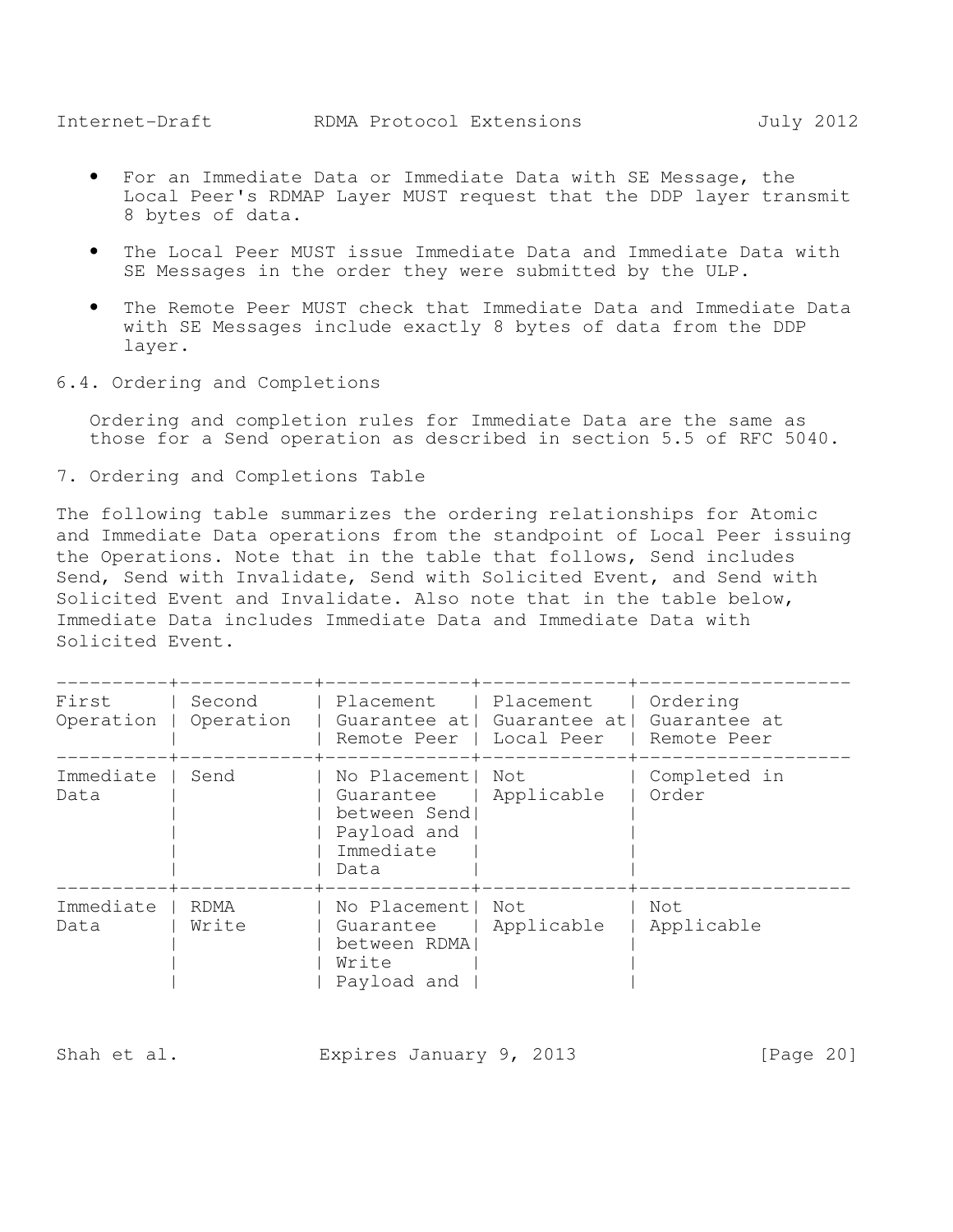# Internet-Draft RDMA Protocol Extensions July 2012

|                              |                     | Immediate<br>Data                                                                      |                                                                                                           |                                                                                                                  |
|------------------------------|---------------------|----------------------------------------------------------------------------------------|-----------------------------------------------------------------------------------------------------------|------------------------------------------------------------------------------------------------------------------|
| Immediate<br>Data            | <b>RDMA</b><br>Read | No Placement<br>Guarantee<br>between<br>Immediate<br>Data and<br>RDMA Read<br>Request  | RDMA Read<br>Response<br>will not be<br>Placed until <br>Immediate<br>Data is<br>Placed at<br>Remote Peer | RDMA Read<br>Response<br>Message will<br>not be<br>generated<br>until<br>Immediate Data<br>has been<br>Completed |
| Immediate<br>Data            | Atomic              | No Placement<br>Guarantee<br>between<br>Immediate<br>Data and<br>Atomic<br>Request     | Atomic<br>Response<br>will not be<br>Placed until <br>Immediate<br>Data is<br>Placed at<br>Remote Peer    | Atomic<br>Response<br>Message will<br>not be<br>generated<br>until<br>Immediate Data<br>has been<br>Completed    |
| Immediate<br>Data or<br>Send | Immediate<br>Data   | No Placement<br>Guarantee                                                              | Not<br>Applicable                                                                                         | Completed in<br>Order                                                                                            |
| RDMA Write                   | Immediate<br>Data   | No Placement<br>Guarantee                                                              | Not<br>Applicable                                                                                         | Immediate Data<br>is Completed<br>after RDMA<br>Write is Placed<br>and Delivered                                 |
| RDMA Read                    | Immediate<br>Data   | No Placement <br>Guarantee<br>between<br>Immediate<br>Data and<br>RDMA Read<br>Request | Immediate<br>Data MAY be<br>Placed<br>before<br>RDMA Read<br>Response is<br>generated                     | Not Applicable                                                                                                   |
| Atomic                       | Immediate<br>Data   | No Placement<br>Guarantee<br>between<br>Immediate                                      | Immediate<br>Data MAY be<br>Placed<br>before                                                              | Not Applicable                                                                                                   |

Shah et al. Expires January 9, 2013 [Page 21]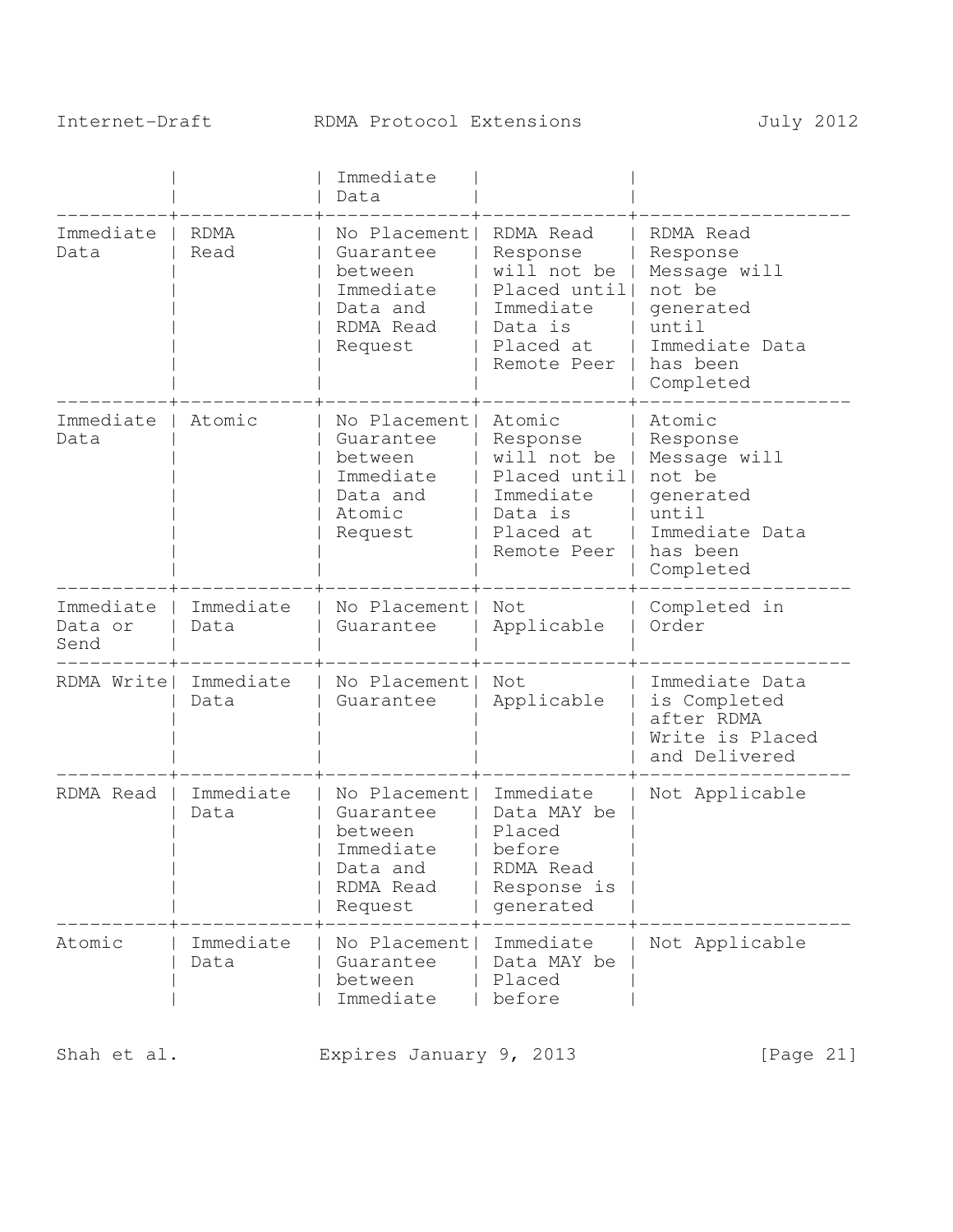# Internet-Draft RDMA Protocol Extensions July 2012

|        |                     | Data and<br>Atomic<br>Request                                                          | Atomic<br>Response is<br>generated                                                         |                                                                                                                             |
|--------|---------------------|----------------------------------------------------------------------------------------|--------------------------------------------------------------------------------------------|-----------------------------------------------------------------------------------------------------------------------------|
| Atomic | Send                | No Placement<br>Guarantee<br>between Send<br>Payload and<br>Atomic<br>Request          | Send Payload <br>MAY be<br>Placed<br>before<br>Atomic<br>Response is<br>generated          | Not Applicable                                                                                                              |
| Atomic | RDMA<br>Write       | No Placement<br>Guarantee<br>between RDMA<br>Write<br>Payload and<br>Atomic<br>Request | RDMA Write<br>Payload MAY<br>be Placed<br>before<br>Atomic<br>Response is<br>generated     | Not<br>Applicable                                                                                                           |
| Atomic | <b>RDMA</b><br>Read | No Placement<br>Guarantee<br>between<br>Atomic<br>Request and<br>RDMA Read<br>Request  | No Placement<br>Guarantee<br>between<br>Atomic<br>Response<br>and RDMA<br>Read<br>Response | RDMA Read<br>Response<br>Message will<br>not be<br>generated<br>until Atomic<br>Response Message<br>has been<br>generated   |
| Atomic | Atomic              | No Placement <br>Guarantee<br>between two<br>Atomic<br>Requests                        | No Placement<br>Guarantee<br>between two<br>Atomic<br>Responses                            | Second Atomic<br>Response<br>Message will<br>not be<br>generated<br>until first<br>Atomic Response<br>has been<br>generated |
| Send   | Atomic              | No Placement <br>Guarantee<br>between Send<br>Payload and<br>Atomic                    | Atomic<br>Response<br>will not be<br>Placed at<br>the Local                                | Atomic Response<br>Message will not<br>be generated until<br>Send has been<br>Completed                                     |

Shah et al. Expires January 9, 2013 [Page 22]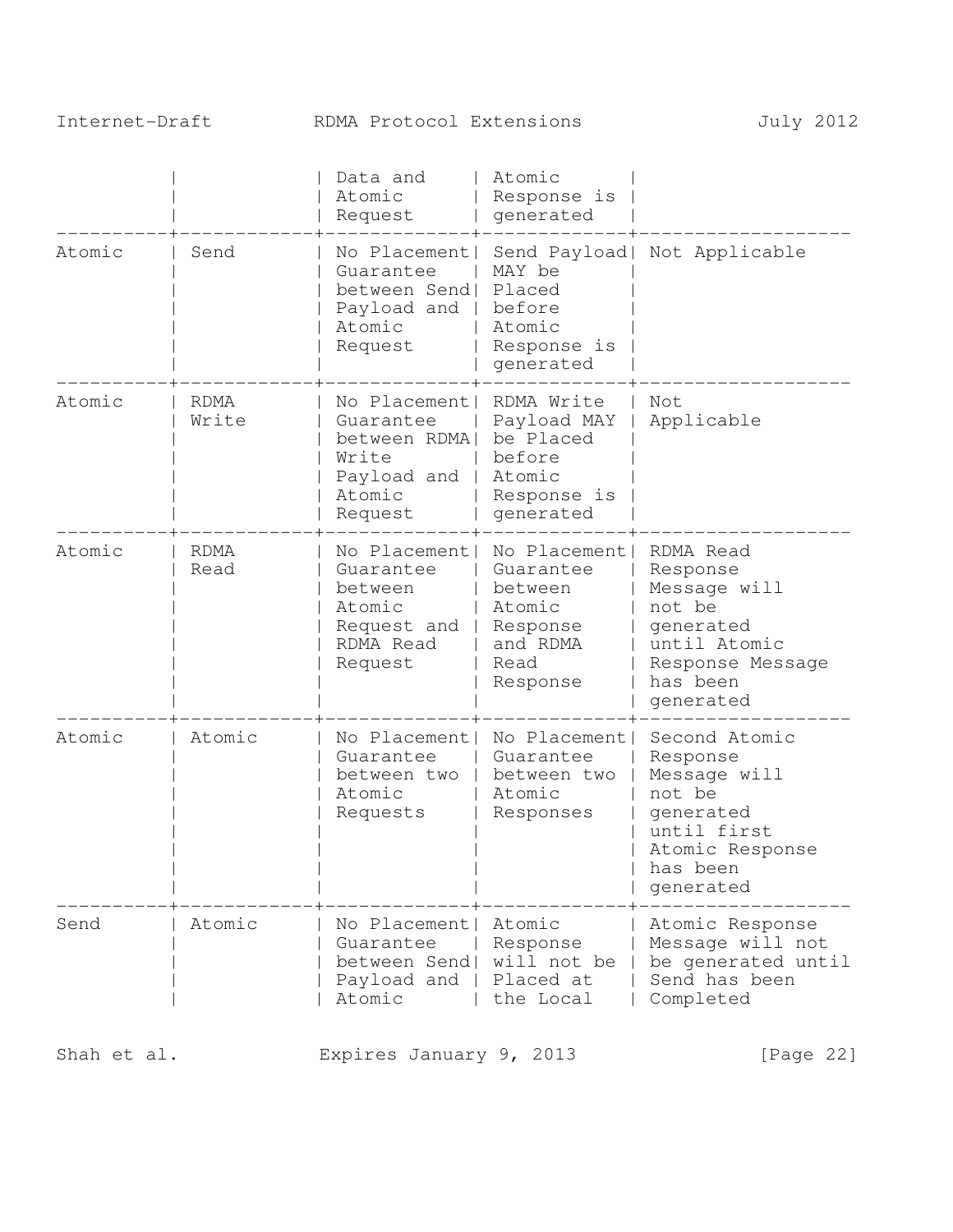|               |        | Request                                                                                    | Peer Until<br>Send Payload<br>is Placed<br>at the<br>Remote Peer                                                                |                                                                                                             |
|---------------|--------|--------------------------------------------------------------------------------------------|---------------------------------------------------------------------------------------------------------------------------------|-------------------------------------------------------------------------------------------------------------|
| RDMA<br>Write | Atomic | No Placement <br>Guarantee<br>between RDMA <br>Write<br>Payload and  <br>Atomic<br>Request | Atomic<br>Response<br>will not be<br>Placed at<br>the Local<br>Peer Until<br>Send Payload<br>is Placed<br>at the<br>Remote Peer | Not<br>Applicable                                                                                           |
| RDMA<br>Read  | Atomic | No Placement <br>Guarantee<br>between<br>Atomic<br>Request and<br>RDMA Read<br>Request     | No Placement <br>Guarantee<br>between<br>Atomic<br>Response<br>and RDMA<br>Read<br>Response                                     | Atomic Response<br>Message will<br>not be generated<br>until RDMA<br>Read Response<br>has been<br>generated |

#### 8. Error Processing

In addition to error processing described in section 7 of [RFC5040], the following rules apply for the new RDMA Messages defined in this specification.

8.1. Errors Detected at the Local Peer

The Local Peer MUST send a Terminate Message for each of the following cases:

1. For errors detected while creating an Atomic Request, Atomic Response, Immediate Data, or Immediate Data with SE Message, or other reasons not directly associated with an incoming Message, the Terminate Message and Error code are sent instead of the Message. In this case, the Error Type and Error Code fields are included in the Terminate Message, but the Terminated DDP Header and Terminated RDMA Header fields are set to zero.

| Shah et al. | Expires January 9, 2013 | [Page 23] |
|-------------|-------------------------|-----------|
|-------------|-------------------------|-----------|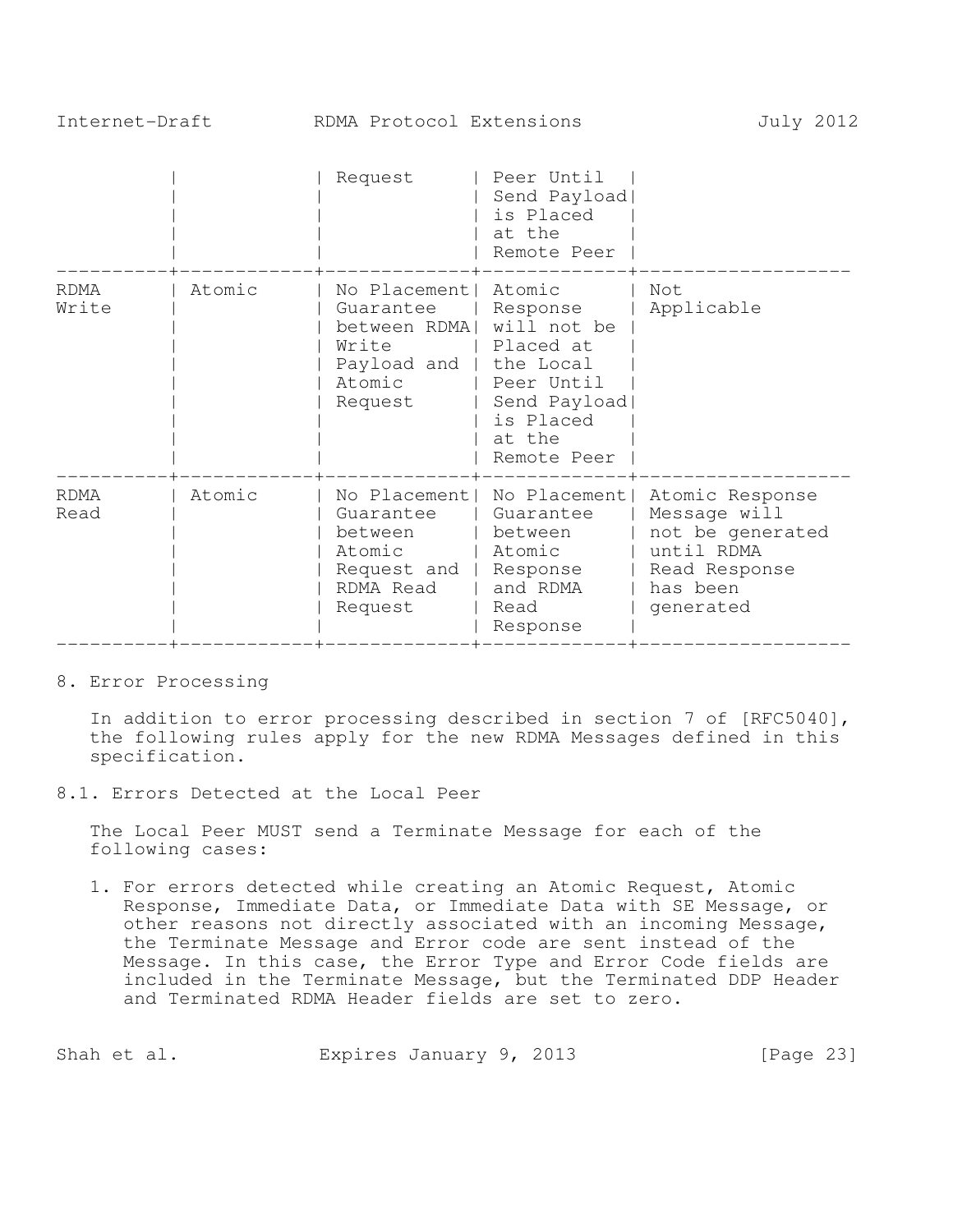- 2. For errors detected on an incoming Atomic Request, Atomic Response, Immediate Data, or Immediate Data with Solicited Event (after the Message has been Delivered by DDP), the Terminate Message is sent at the earliest possible opportunity, preferably in the next outgoing RDMA Message. In this case, the Error Type, Error Code, and Terminated DDP Header fields are included in the Terminate Message, but the Terminated RDMA Header field is set to zero.
- 8.2. Errors Detected at the Remote Peer

On incoming Atomic Requests, Atomic Responses, Immediate Data, and Immediate Data with Solicited Event, the following MUST be validated:

- The DDP layer MUST validate all DDP Segment fields.
- The RDMA OpCode MUST be valid.
- The RDMA Version MUST be valid.

On incoming Atomic requests the following additional validation MUST be performed:

- The RDMAP layer MUST validate that the Remote Peer's Tagged Buffer address references a 64-bit aligned ULP buffer address. In the case of an error, the RDMAP layer MUST generate a Terminate Message indicating RDMA Layer Remote Operation Error with Error Code Name "Catastrophic Error, Localized to RDMAP Stream" as described in Section 4.8 of [RFC5040]. Implementation Note: A ULP implementation can avoid this error by having the target ULP buffer of an atomic operation 64-bit aligned.
- 9. Security Considerations

This document specifies extensions to the RDMA Protocol specification in [RFC5040], and as such the Security Considerations discussed in Section 8 of [RFC5040] apply.

10. IANA Considerations

IANA is requested to add the following entries to the "RDMA Message Operation Codes" registry of "RDDP Registries":

| Shah et al. | Expires January 9, 2013 |  | [Page 24] |
|-------------|-------------------------|--|-----------|
|-------------|-------------------------|--|-----------|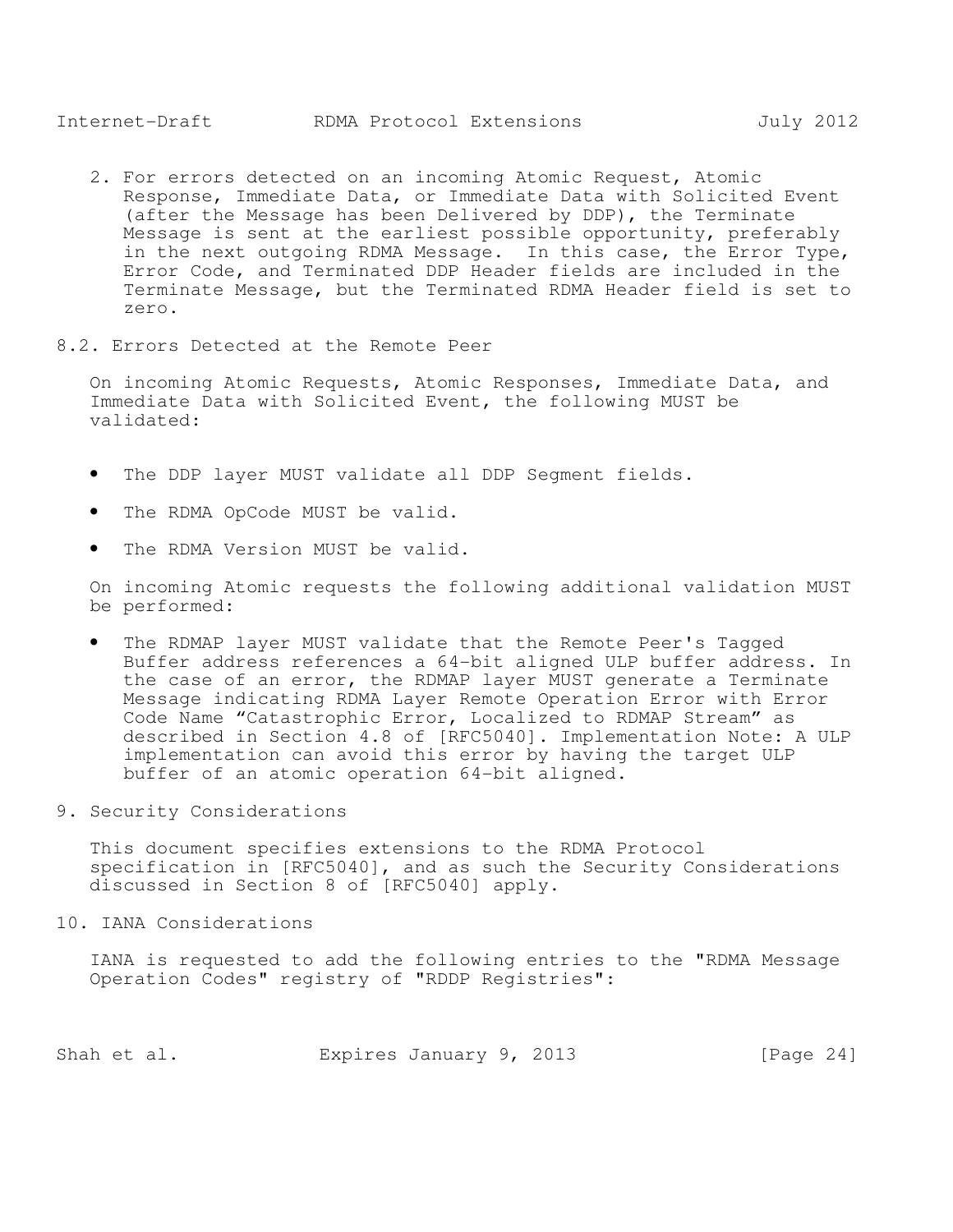0x8, Immediate Data, [RFCXXXX]

0x9, Immediate Data with SE, [RFCXXXX]

0xA, Atomic Request, [RFCXXXX]

0xB, Atomic Response, [RFCXXXX]

In addition, the following registry is requested to be added to "RDDP Registries". The following section specifies the registry, its initial contents and the administration policy in more detail.

10.1. Atomic Operation Codes

Name of the registry: "Atomic Operation Codes"

Namespace details: Atomic Operation Codes are 4-bit values [RFCXXXX].

Information that must be provided to assign a new value: An IESGapproved standards-track specification defining the semantics and interoperability requirements of the proposed new value and the fields to be recorded in the registry.

Assignment policy: If the requested value is not already assigned, it may be assigned to the requester.

Fields to record in the registry: Atomic Operation Code, Atomic Operation, RFC Reference.

Initial registry contents:

0x0, FetchAdd, [RFCXXXX]

0x1, Swap, [RFCXXXX]

0x2, CmpSwap, [RFCXXXX]

All other values are Unassigned and available to IANA for assignment.

Allocation Policy: Standards Action ([RFC5226])

RFC Editor: Please replace XXXX in all instances of [RFCXXXX] above with the RFC number of this document and remove this note.

Shah et al. Expires January 9, 2013 [Page 25]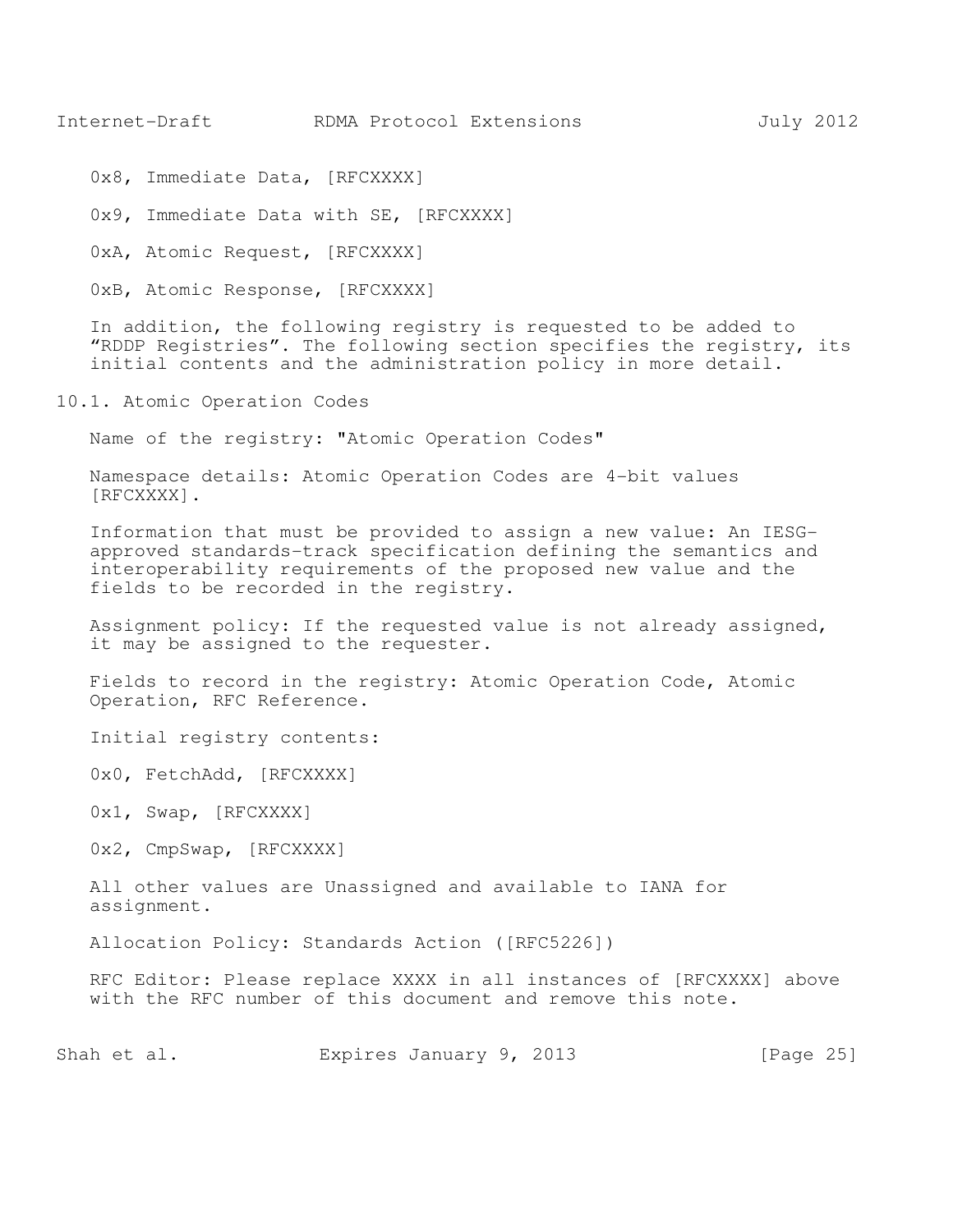11. References

11.1. Normative References

- [RFC2119] Bradner, S., "Key words for use in RFCs to Indicate Requirement Levels", BCP 14, RFC 2119, March 1997.
- [RFC5040] Recio, R. et al., "A Remote Direct Memory Access Protocol Specification", RFC 5040, October 2007.
- [RFC5041] Shah, H. et al., "Direct Data Placement over Reliable Transports", RFC 5041, October 2007.
- [RFC5226] T. Narten and H. Alvestrand, "Guidelines for Writing an IANA Considerations Section in RFCs", RFC 5226, BCP 26, May 2008.
- 11.2. Informative References
- 12. Acknowledgments

The authors would like to acknowledge the following contributors who provided valuable comments and suggestions.

- o David Black
- o Arkady Kanevsky
- o Bernard Metzler
- o Jim Pinkerton
- o Tom Talpey
- o Steve Wise

This document was prepared using 2-Word-v2.0.template.dot.

Shah et al. **Expires January 9, 2013** [Page 26]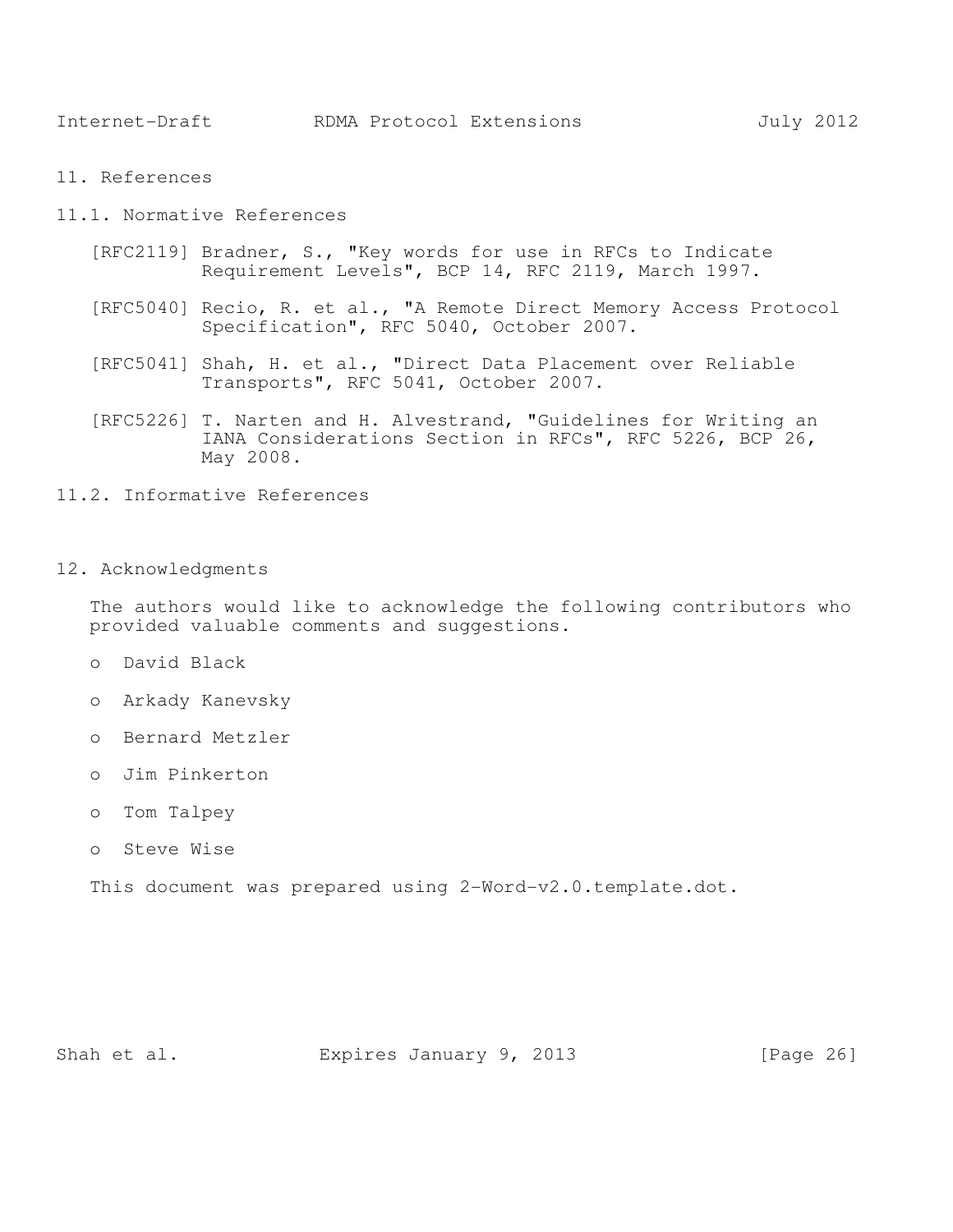Appendix A. DDP Segment Formats for RDMA Messages

This appendix is for information only and is NOT part of the standard. It simply depicts the DDP Segment format for the various RDMA Messages.

A.1. DDP Segment for Atomic Operation Request

The following figure depicts an Atomic Operation Request, DDP Segment:

Shah et al. Expires January 9, 2013 [Page 27]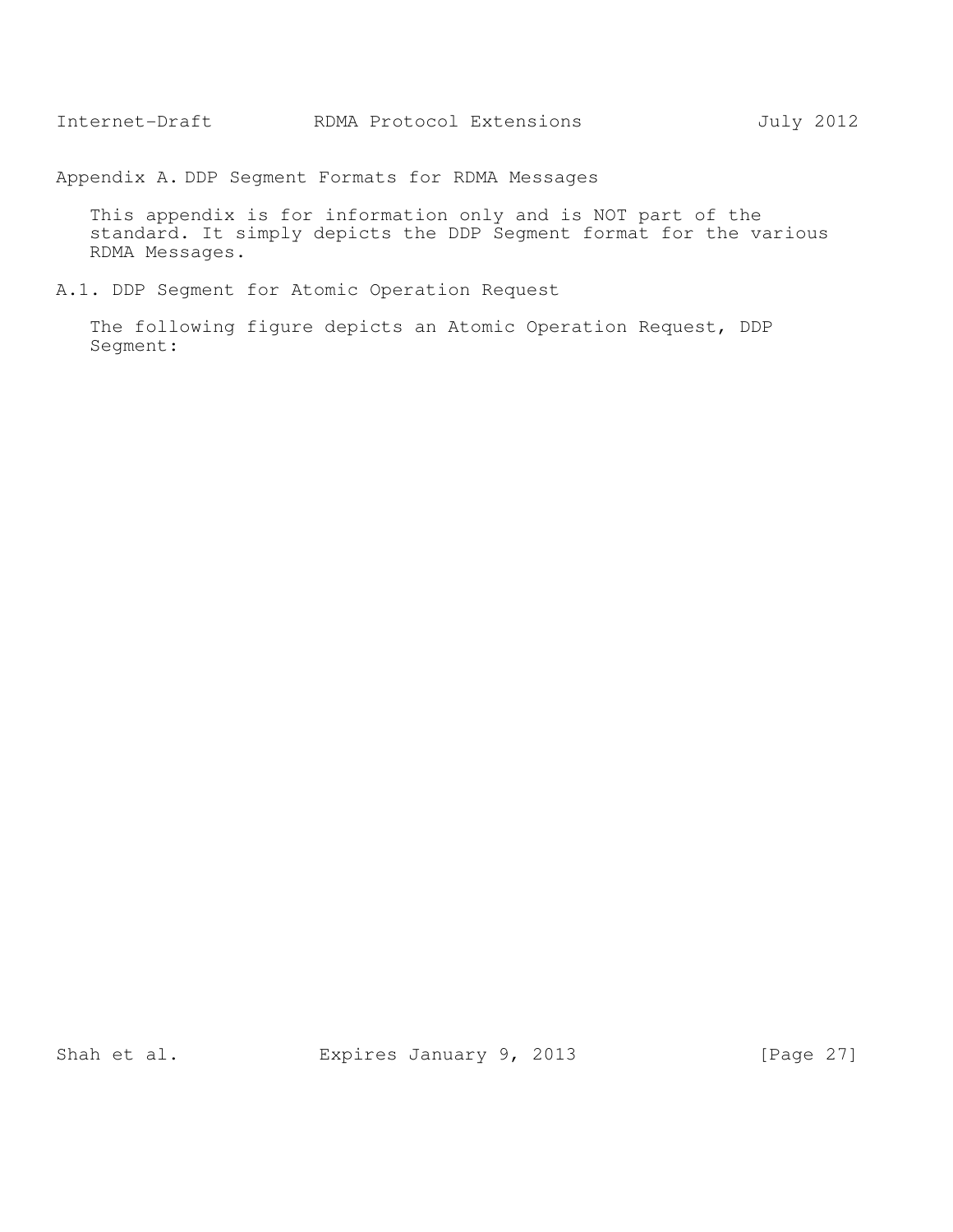$\Omega$  $\mathcal{L}$ 3  $\mathbf{1}$ 0 1 2 3 4 5 6 7 8 9 0 1 2 3 4 5 6 7 8 9 0 1 2 3 4 5 6 7 8 9 0 1 +-+-+-+-+-+-+-+-+-+-+-+-+-+-+-+-+ | DDP Control | RDMA Control | Reserved (Not Used) DDP (Atomic Operation Request) Queue Number  $\sim 100$ DDP (Atomic Operation Request) Message Sequence Number | DDP (Atomic Operation Request) Message Offset  $\sim$  1 Reserved (Not Used) | AOpCode | Request Identifier Remote STaq Remote Taqqed Offset  $+$ Add or Swap Data  $+$  $\pm$ Add or Swap Mask  $\mathbf{I}$  $\mathbf{I}$  $+$  $+$  $\mathbf{I}$ Compare Data  $\mathbf{I}$  $+$  $\ddot{+}$ Compare Mask 

Shah et al.

Expires January 9, 2013

[Page 28]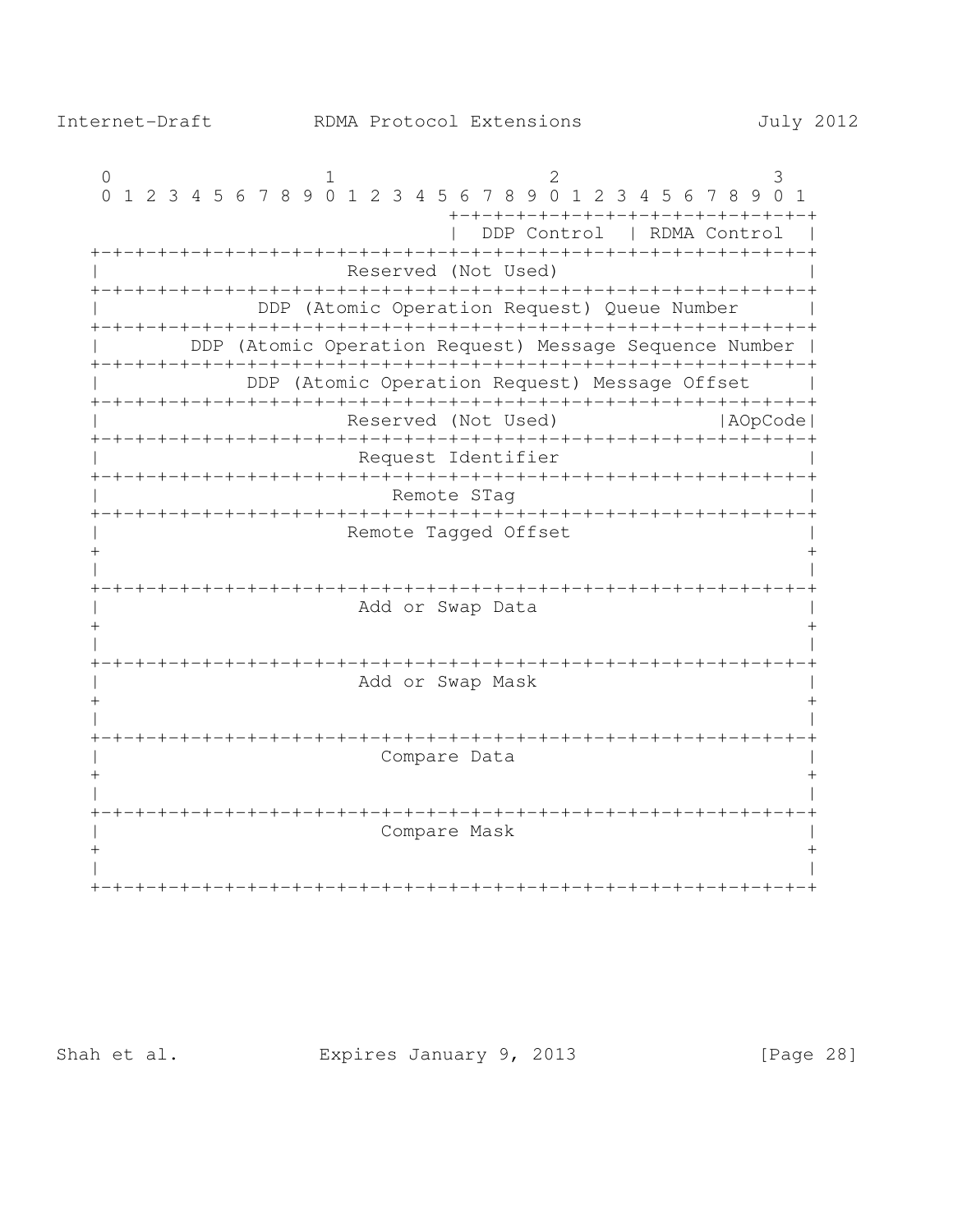A.2. DDP Segment for Atomic Response

The following figure depicts an Atomic Operation Response, DDP Segment:

0  $1$  2 3 0 1 2 3 4 5 6 7 8 9 0 1 2 3 4 5 6 7 8 9 0 1 2 3 4 5 6 7 8 9 0 1 +-+-+-+-+-+-+-+-+-+-+-+-+-+-+-+-+ | DDP Control | RDMA Control | +-+-+-+-+-+-+-+-+-+-+-+-+-+-+-+-+-+-+-+-+-+-+-+-+-+-+-+-+-+-+-+-+ Reserved (Not Used) +-+-+-+-+-+-+-+-+-+-+-+-+-+-+-+-+-+-+-+-+-+-+-+-+-+-+-+-+-+-+-+-+ DDP (Atomic Operation Request) Queue Number | +-+-+-+-+-+-+-+-+-+-+-+-+-+-+-+-+-+-+-+-+-+-+-+-+-+-+-+-+-+-+-+-+ | DDP (Atomic Operation Request) Message Sequence Number | +-+-+-+-+-+-+-+-+-+-+-+-+-+-+-+-+-+-+-+-+-+-+-+-+-+-+-+-+-+-+-+-+ DDP (Atomic Operation Request) Message Offset | +-+-+-+-+-+-+-+-+-+-+-+-+-+-+-+-+-+-+-+-+-+-+-+-+-+-+-+-+-+-+-+-+ Original Request Identifier +-+-+-+-+-+-+-+-+-+-+-+-+-+-+-+-+-+-+-+-+-+-+-+-+-+-+-+-+-+-+-+-+ | Original Remote Value |  $+$  +  $+$  +  $+$  +  $+$  +  $+$  +  $+$  +  $+$  +  $+$  +  $+$  +  $+$  +  $+$  +  $+$  +  $+$  +  $+$  +  $+$  +  $+$  +  $+$  +  $+$  +  $+$  +  $+$  +  $+$  +  $+$  +  $+$  +  $+$  +  $+$  +  $+$  +  $+$  +  $+$  +  $+$  +  $+$  +  $+$  +  $+$  +  $+$  +  $+$  +  $+$  +  $+$  +  $+$  + | | +-+-+-+-+-+-+-+-+-+-+-+-+-+-+-+-+-+-+-+-+-+-+-+-+-+-+-+-+-+-+-+-+

A.3. DDP Segment for Immediate Data and Immediate Data with SE

The following figure depicts an Immediate Data or Immediate data with SE, DDP Segment:

Shah et al. **Expires January 9, 2013** [Page 29]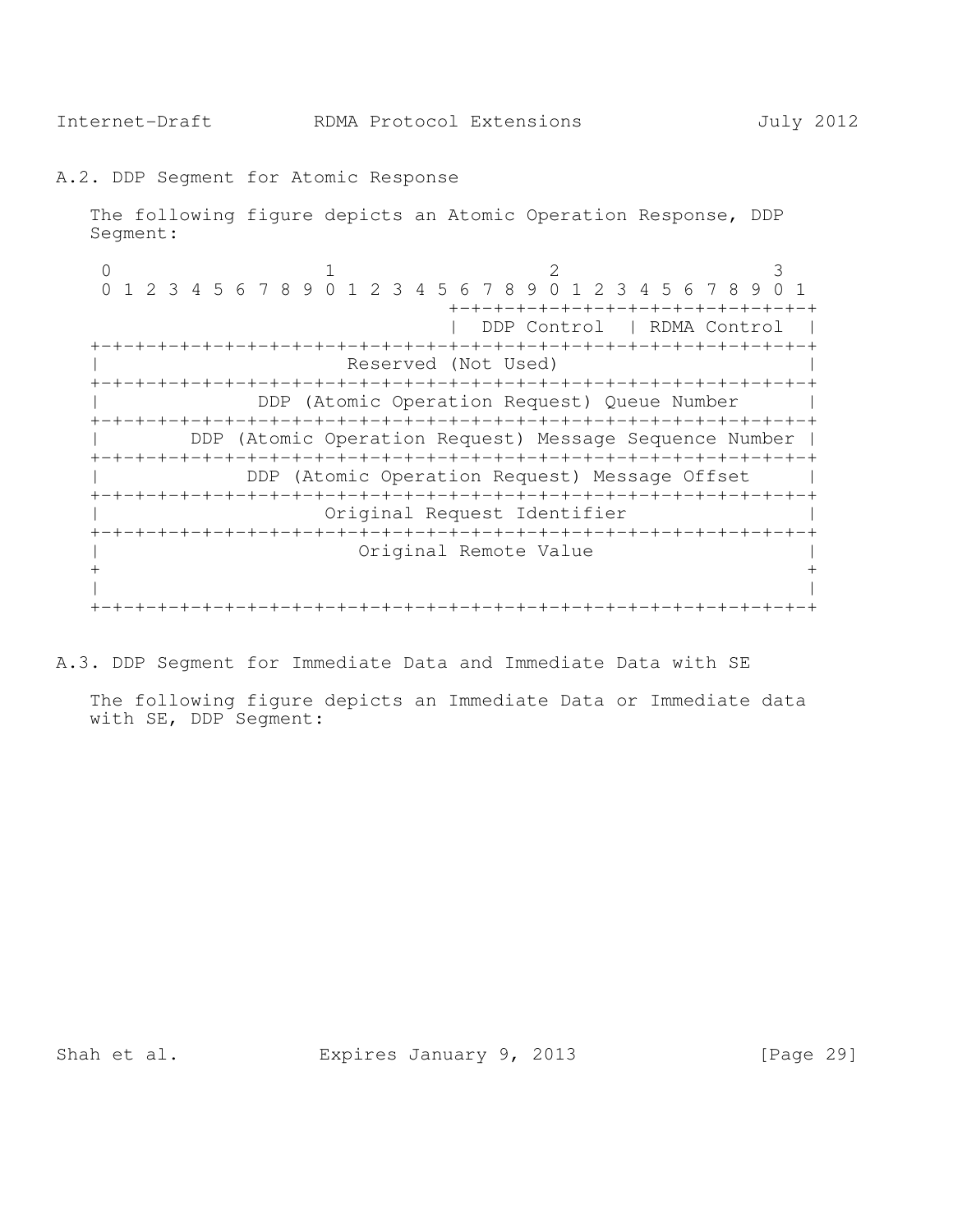

Shah et al. Expires January 9, 2013 [Page 30]